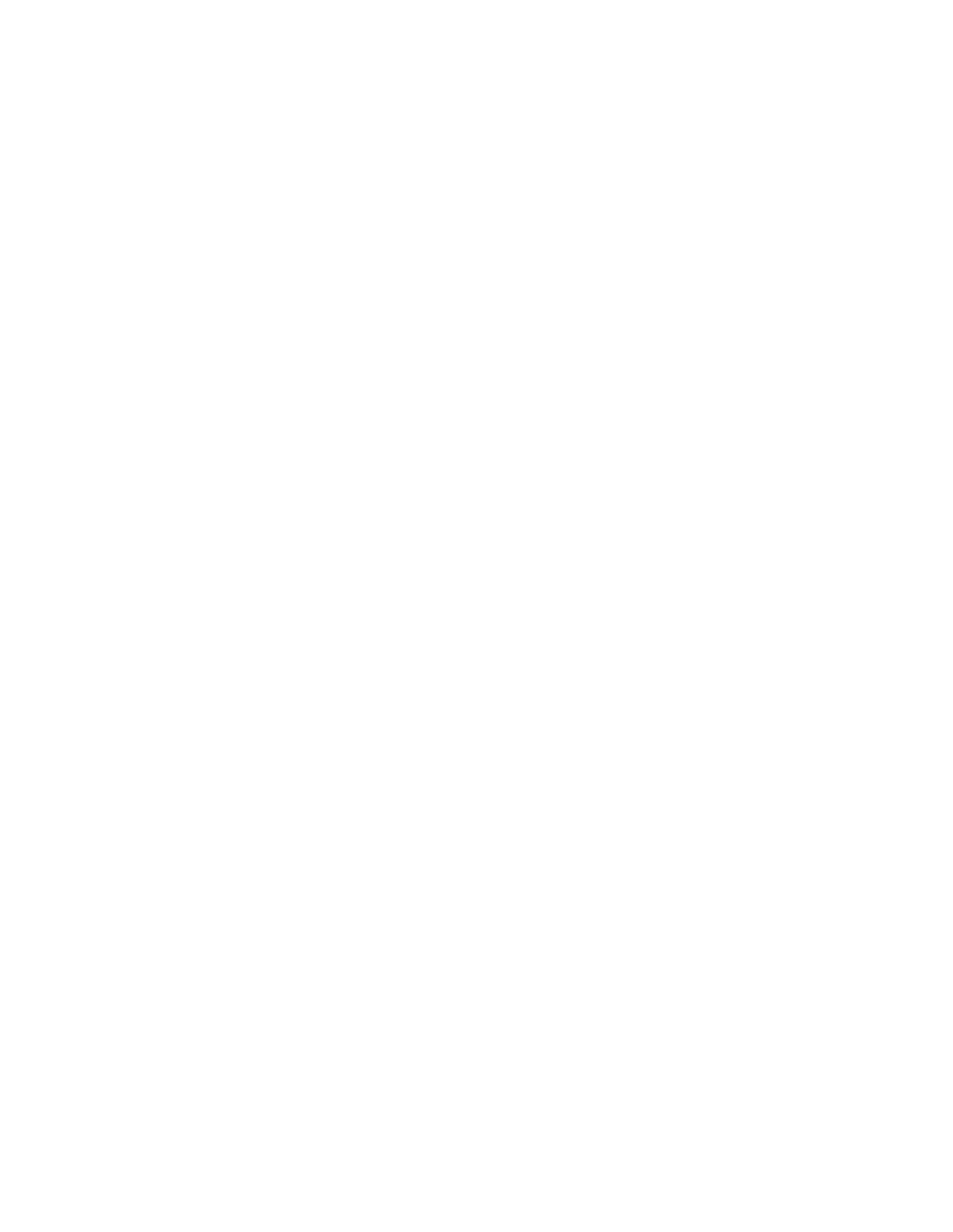# Interacting Brownian motions and the Gross-Pitaevskii formula

Stefan Adams and Wolfgang König

September 1, 2007

#### Abstract

We review probabilistic approaches to the Gross-Pitaevskii theory describing interacting dilute systems of particles. The main achievement are large deviations principles for the mean occupation measure of a large system of interacting Brownian motions in a trapping potential. The corresponding rate functions are given as variational problems whose solution provide effective descriptions of the infinite system.

### 1 Introduction

The phenomenon known as Bose-Einstein condensation (hereafter abbreviated BEC) was predicted by Einstein (1925) on the basis of ideas of the Indian physicist Bose (1924) concerning statistical description of the quanta of light: In a system of particles obeying Bose statistics and whose total number is conserved, there should be a temperature below which a finite fraction of all the particles "condense" into the same one-particle state. Einstein's original prediction was for a non-interacting gas of particles. The predicted phase transition is associated with the condensation of atoms in the state of lowest energy and is the consequence of quantum statistical effects.

For a long time these predictions were considered as a curiosity of noninteracting gases and had no practical impact. After the observation of superfluidity in liquid <sup>4</sup>He below the  $\lambda$  temperature (2.17 K) was made, London (1938) suggested that, despite the strong interatomic interactions, BEC indeed occurs in this system and is responsible for the superfluidity properties. This suggestion has stood the test of time and is the basis of our modern understanding of the properties of the superfluid phase.

The first self-consistent theory of super-fluids was developed by Landau (1941) in terms of the spectrum of elementary excitations of the fluid. In 1947 Bogoliubov developed the first microscopic theory of interacting Bose gases, based on the concept of Bose-Einstein condensation. This initiated several theoretical studies; a recent account on the state of the art can be found in Adams, S. and Bru, J.-B. (2004a,b) and on its contribution to superfluidity theory in Adams, S. and Bru, J.-B. (2004c). After Landau, L.D. and Lifshitz, E.M. (1951)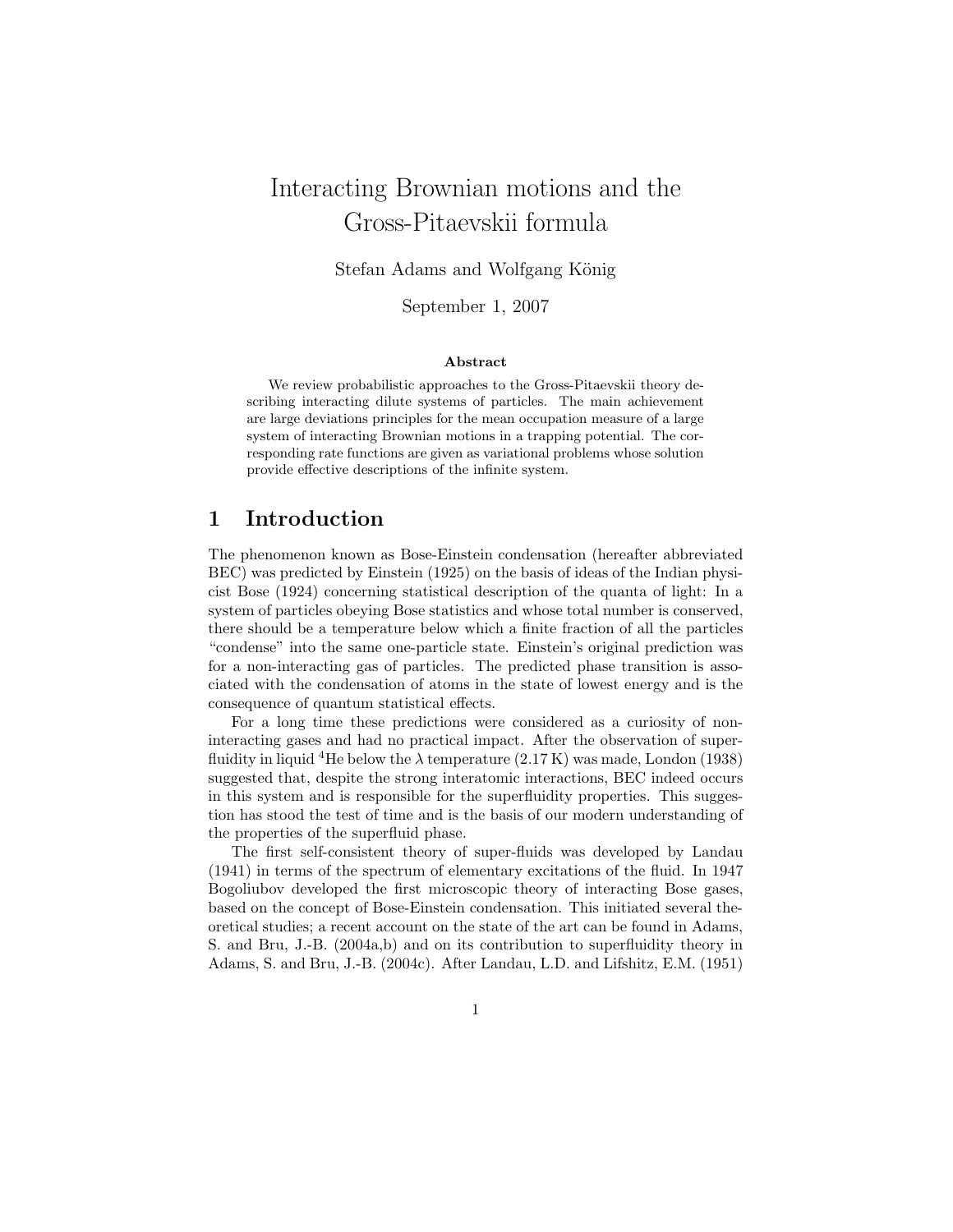had appeared, Penrose (1951) and Onsager, L. and Penrose, O. (1956) introduced the concept of the non-diagonal long-range order and discussed its relationship with BEC. An important development in the field took place with the prediction of quantised vortices by Onsager (1949) and Feynman (1955). The experimental studies on dilute atomic gases were developed much later, starting from the 1970s, benefiting from the new techniques developed in atomic physics based on magnetic and optical trapping, and advanced cooling mechanisms.

In 1995, the first experimental realisations of BEC were achieved in a system that is as different as possible from  ${}^{4}$ He, namely, in dilute atomic alkali gases trapped by magnetic fields. These realisations are due to Anderson, M.H. et al. (1995), Bradley, C.C. et al. (1995), Davis, K.B. et al. (1995), after appropriate cooling methods had been developed. For this remarkable achievement, the Nobel prize in physics 2001 was awarded to E.A. Cornell, W. Ketterle and C.E. Wieman. Over the last few years these systems have been the subject of an explosion of research, both experimental and theoretical. A comprehensive account on Bose-Einstein condensation is the recent monograph Pitaevskii, L. and Stringari, S. (2003).

Perhaps the most fascinating aspect of BEC is best illustrated by the cover of Science magazine of December 22, 1995, in which the Bose condensate is declared as the "molecule of the year". The Bose condensate is pictured as a platoon of soldiers marching in lookstep: every atom in the condensate must behave in exactly the same way. One of the most striking consequences is that effects, which are so small that they are practically invisible at the level of a single atom, are spectacularly amplified.

Motivated by the experimental success, in a series of papers Lieb, E.H. et al. (2000a), Lieb, E.H. et al. (2000b), Lieb, E.H. et al. (2001), Lieb, E.H. and Seiringer, R. (2002) obtained a mathematical foundation of Bose-Einstein condensation at zero temperature. The mathematical formulation of the N-particle Boson system is in terms of an N-particle Hamilton operator,  $\mathcal{H}_N$ , whose ground states describe the Bosons under the influence of a trap potential and a pair potential, see Section 2. Lieb et al. rigorously proved that the ground state energy per particle of  $\mathcal{H}_N$  (after proper rescaling of the pair potential) converges towards the energy of the well-known Gross-Pitaevskii functional. The ground state is approximated by the N-fold product of the Gross-Pitaevskii minimiser mulitplied by a correlated term involving the solution of the associated scattering equation. Moreover, they also showed the convergence of the reduced density matrix, which implies the Bose-Einstein condensation. As had been generally predicted, the scattering length of the pair interaction potential plays a key role in this description.

These rigorous results are only for zero temperature, whereas the experiments show BEC at very low, but positive temperature. The mathematical understanding of BEC at positive temperature is rather incomplete yet. Its analysis represents an important challenging and ambitious research area in the field of many-particle systems. Thermodynamic equilibrium states are described by traces of  $e^{-\beta \mathcal{H}_N}$ , where  $\beta \in (0,\infty)$  is the inverse temperature and  $\mathcal{H}_N$ is the N-particle Hamilton operator. Via the Feynman-Kac formula (see e.g.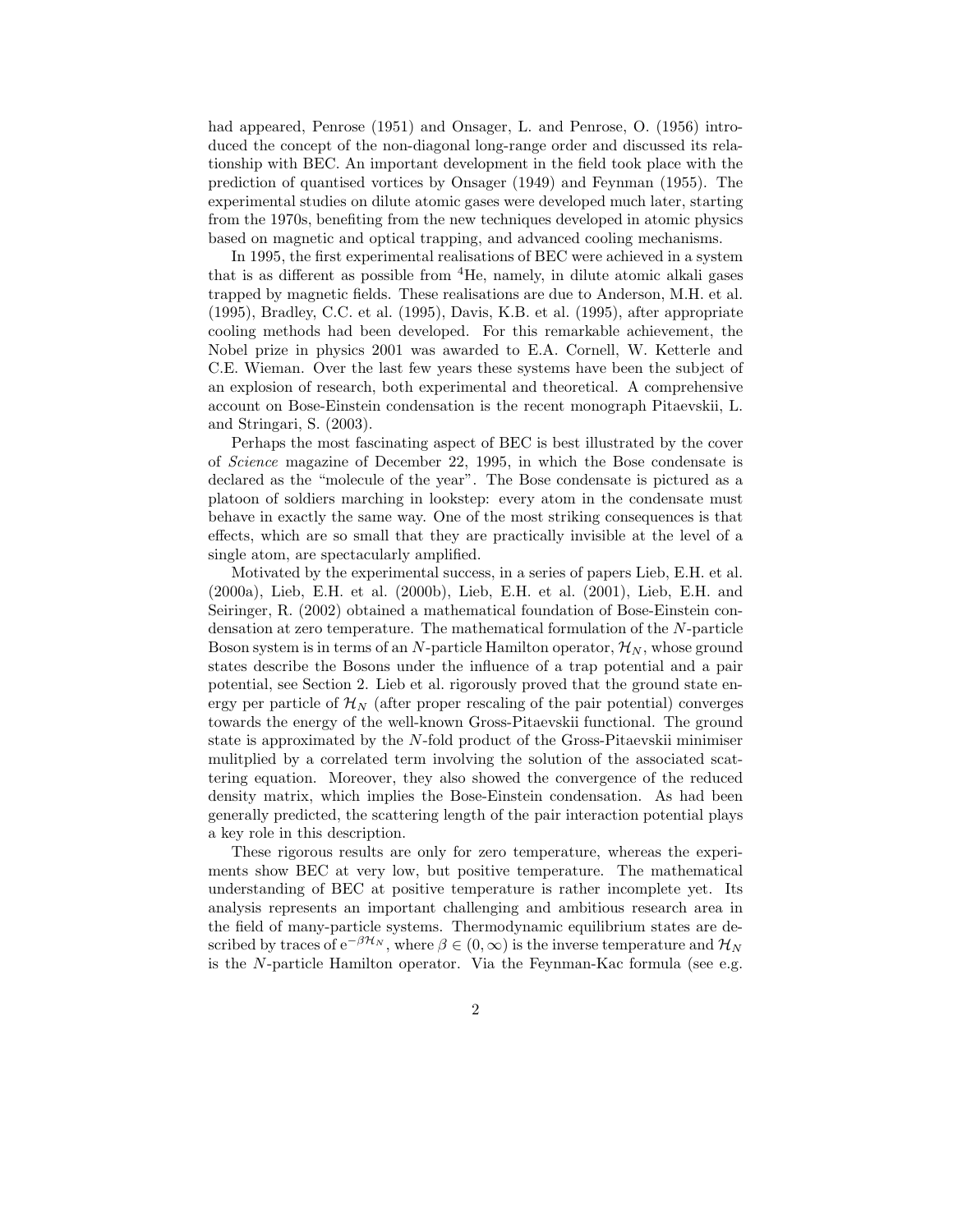Feynman (1953) and Ginibre (1970)), these traces are expressed as exponential expectations of N interacting Brownian motions with time horizon  $[0, \beta]$ . This opens up the possibility to use probabilistic approaches for the study of these traces, in particular stochastic analysis and the theory of large deviations.

In this review we present our probabilistic approaches to dilute systems of interacting many-particle systems at positive temperature using the Gross-Pitaevskii approximation. Using the the theory of large deviations, we characterise the large- $N$  and the large- $\beta$  behaviour of various exponential expectations of N interacting Brownian motions with time horizon  $[0, \beta]$  in terms of variants of the Gross-Pitaevskii variational formula. In particular we introduce and analyse a new model, which we call the Hartree model, whose ground states are the ground product states of the Hamilton operator  $\mathcal{H}_N$ . Their large-N behaviour is characterised in terms of the Gross-Pitaevskii formula, with the scattering length replaced by the integral of the pair interaction potential. This nice assertion is complemented by an analogous result for positive temperature. Our programme started with Adams, S. et al. (2006a,b), which we summarise here. Further aspects are considered in Adams, S. and Dorlas, T. (2007a), Adams, S. and König, W.  $(2007)$ , Adams, S. and Dorlas, T.  $(2007b)$  and Adams  $(2007a)$ . Under current development are Adams (2007c), Adams (2007d), Adams, S. et al. (2007) and Adams, S. et al. (2007) in which non-dilute systems are studied.

We give a brief introduction to the physics of dilute quantum gases and their mathematical treatment at zero temperature in Section 2. In particular we introduce the Gross-Pitaevskii formula and the scattering length and describe the results by Lieb et al. and our results of the ground product state. Our probabilistic models are introduced in Section 3. Section 4 is devoted to our large deviations results and the variational analysis.

# 2 Dilute Quantum Gases

We introduce the modelling of the Gross-Pitaevskii theory which will be the starting point for our probabilistic models in Section 3. Let us comment briefly on some issues of the 1995 experiments as these are the motivation for the renewed interest in the Gross-Pitaevskii theory and its analytical proof by Lieb et al.

The experimental systems are collections of individual neutral alkali-gas atoms (e.g.,  ${}^{6}$ Li,  ${}^{4}$ 0K,  ${}^{8}$ 7Rb,  ${}^{2}$ 3Na, <sup>7</sup>Li and  ${}^{8}$ 5Rb,  ${}^{8}$ <sup>7</sup>Rb,  ${}^{133}$ Cs,  ${}^{174}$ Yb,  ${}^{85}$ Rb<sub>2</sub>, and <sup>6</sup>Li<sub>2</sub>)), with total number N ranging from a few hundreds up to  $\sim 10^{10}$ , confined by magnetic and/or optical means to a relatively small region of space. Their densities range from  $\sim 10^{11}$ cm<sup>-1</sup> to  $\sim 5 \times 10^{15}$ cm<sup>-1</sup>, and their temperatures are typically in the range of a few tenths of nK up to  $\sim 5\mu$ K.

In a typical system, we are faced with several length scales. One of them is the two-body interaction energy  $\hbar^2/m\alpha^2$ , where m is the reduced mass of the two particles,  $\hbar$  is Heisenberg's constant and  $\alpha$  is the scattering length (see Section 2.1 below), expressing the strength of the interatomic interaction. A second one is the mean interparticle spacing  $r_{\text{int}}$ , and a third one is the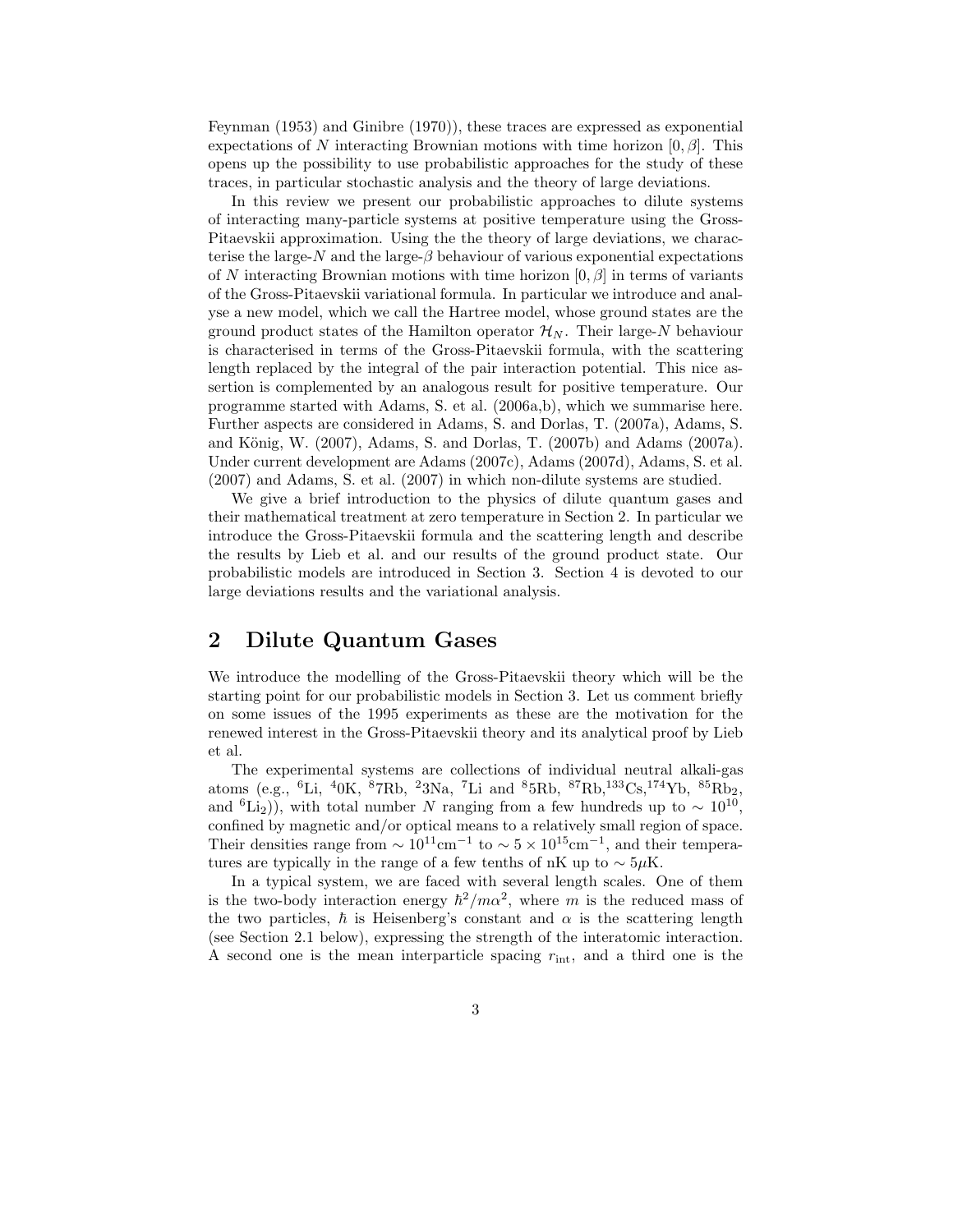oscillator frequency  $a_{\rm osc}$  of the confining trap potential. Note that the first scale does not depend on the trap geometry, whereas the oscillator frequency  $a_{\rm osc}$ , the mean interparticle spacing, the transition temperature  $T_c$  and the meanfield energy  $U_0$  (to be specified later) do depend on the shape of the confining potential. Introduce the "healing length"  $\xi = (2mnU_0\hbar)^{-1/2}$  and the de Broglie wavelength  $\lambda_{\text{DB}}$ . Note that  $a_{\text{osc}}$  is the zero-point spread of the ground-state wave function of a free particle in the trap. The relations between these scales are as follows.

 $\alpha \ll r_{\text{int}} \sim \lambda_{\text{DB}} \leq \xi \ll a_{\text{osc}}.$ 

Typical values are  $\alpha \sim 50 \text{ Å}$ ,  $r_{\text{int}} \sim 2000 \text{ Å}$ ,  $\xi \sim 4000 \text{ Å}$ ,  $a_{\text{osc}} \sim 1 \mu$ . If one compares these numbers with those of liquid helium, one sees that the dilute gas condition  $\alpha \ll r_{\text{int}}$ , which is characteristic for the BEC of alkali gases, is very far from satisfied for liquid helium. As a consequence, liquid helium is a much more strongly interacting system than BEC gases, by many orders of magnitude.

We now turn to a mathematical modelling and introduce the potentials and the scattering length in Section 2.1 and the Gross-Pitaevskii theory in Section 2.2.

#### 2.1 Potentials and Scattering Length

Our two fundamental ingredients are a trap potential, W, and a pair-interaction potential, v. We restrict ourselves to dimensions  $d \in \{2,3\}$ . Our assumptions on W are the following.

$$
W: \mathbb{R}^d \to [0, \infty] \text{ is measurable and locally integrable on } \{W < \infty\} \text{ with}
$$
\n
$$
\lim_{R \to \infty} \inf_{|x| > R} W(x) = \infty.
$$
\n(1)

In order to avoid trivialities, we assume that  $\{W < \infty\}$  is either equal to  $\mathbb{R}^d$  or is a bounded connected open set containing the origin.

Our assumptions on v are the following. By  $B_r(x)$  we denote the open ball with radius r around  $x \in \mathbb{R}^d$ .

$$
v: [0, \infty) \to \mathbb{R} \cup \{+\infty\} \text{ is measurable and bounded from below,}
$$
  

$$
a := \sup\{r \ge 0: v(r) = \infty\} \in [0, \infty), \qquad v|_{[\eta, \infty)} \text{ is bounded } \forall \eta > a.
$$
 (2)

Note that we also admit  $v(a) = +\infty$ . We are mainly interested in the case where v has a singularity, i.e., either  $a > 0$ , or  $a = 0$  and  $\lim_{r \downarrow 0} v(r) = \infty$ . Examples include also super-stable potentials and potentials of Lennard-Jones type (Ruelle (1969)). According to integrability properties near the origin, we distinguish two different classes as follows. We call the interaction potential v a soft-core potential if  $a = 0$  and  $\int_{B_1(0)} v(|x|) dx < +\infty$ . Otherwise (i.e., if  $a > 0$ , or if  $a = 0$  and  $\int_{B_1(0)} v(|x|) dx = +\infty$ , we call the interaction potential a hard-core potential.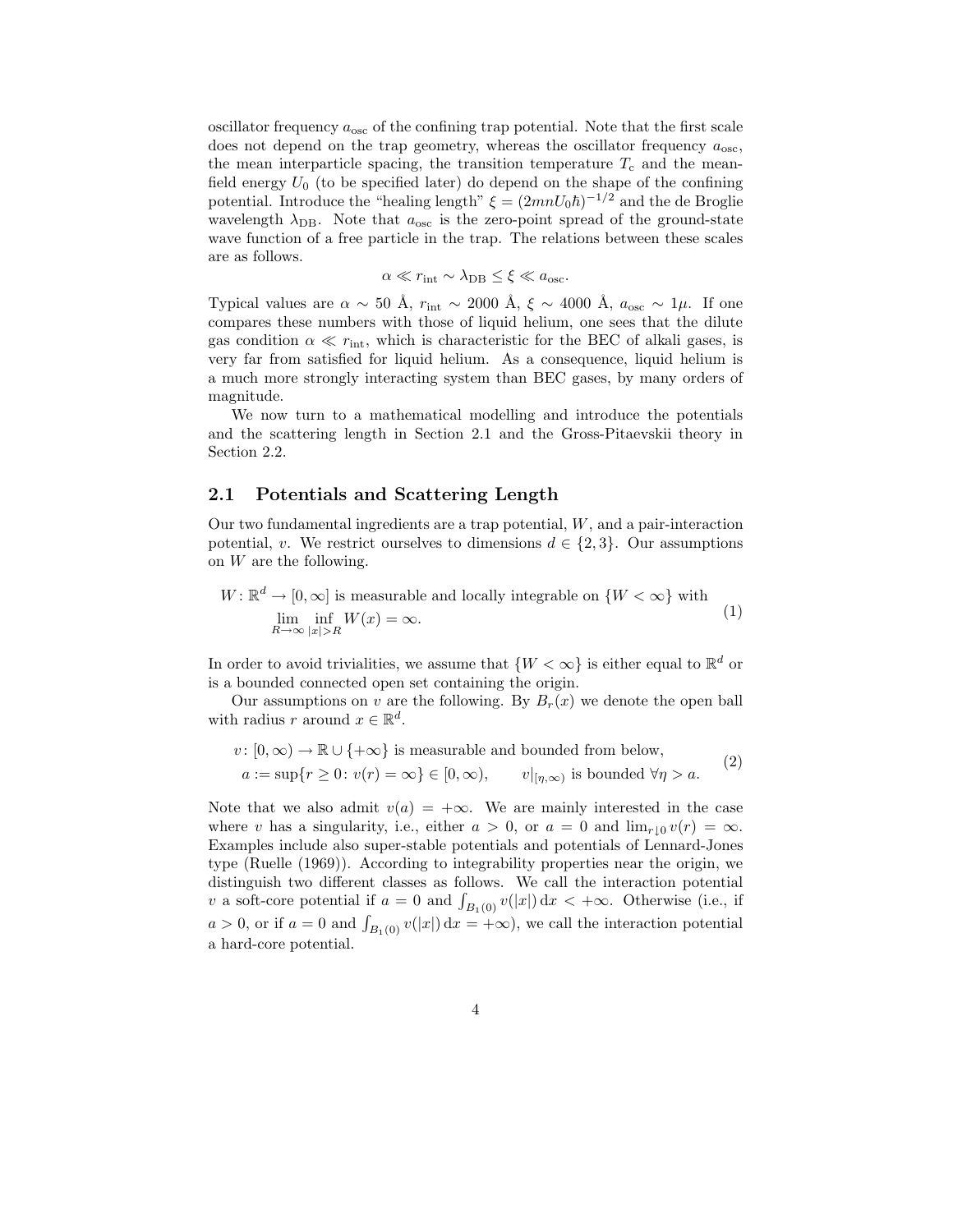We shall need the following  $dN$ -dimensional versions of the trap and the interaction potential:

$$
\mathfrak{W}(x) = \sum_{i=1}^N W(x_i) \quad \text{and} \quad \mathfrak{v}(x) = \sum_{1 \le i < j \le N} v(|x_i - x_j|),
$$

where  $x = (x_1, \ldots, x_N) \in \mathbb{R}^{dN}$ .

Let us introduce the scattering length of the pair potential,  $v$ , and its most important properties. For a detailed overview, see Lieb, E.H. and Yngvason, J. (2001). First we turn to  $d \geq 3$ . Let  $u: [0, \infty) \to [0, \infty)$  be a solution of the scattering equation,

$$
u'' = \frac{1}{2}uv \quad \text{on } (0, \infty), \qquad u(0) = 0.
$$
 (3)

Then the scattering length  $\alpha(v) \in [0,\infty]$ , of v is defined as

$$
\alpha(v) = \lim_{r \to \infty} \left[ r - \frac{u(r)}{u'(r)} \right]. \tag{4}
$$

If  $v(0) > 0$ , then  $\alpha(v) > 0$ , and if  $\int_{a+1}^{\infty} v(r)r^{d-1} dr < \infty$ , then  $\alpha(v) < \infty$ . In the pure hard-core case, i.e.,  $v = \infty 1\mathbb{1}_{[0,a)}$ , we have  $\alpha(v) = a$ . It is easily seen from the definition that the scattering length of the rescaled potential  $\xi^{-2}v(\cdot \xi^{-1})$  is equal to  $\xi \alpha(v)$ , for any  $\xi > 0$ .

There is some ambiguity of the choice of  $u$  in (3); positive multiples of  $u$ are also solutions, but the factor drops out in  $(4)$ . We like to normalise u by requiring that  $\lim_{R\to\infty} u'(R) = 1$ . It is easily seen that (where  $\omega_d$  denotes the area of the unit sphere in  $\mathbb{R}^d$ ,

$$
\int_{\mathbb{R}^d} v(|x|) \frac{u(|x|)}{|x|^{d-2}} dx = \omega_d \int_0^\infty v(r) u(r) r dr = 2\omega_d \int_0^\infty u''(r) r dr
$$

$$
= 2\omega_d \lim_{R \to \infty} \left( u'(r) r \Big|_0^R - \int_0^R u'(r) dr \right)
$$

$$
= 2\omega_d \lim_{R \to \infty} \left( u'(R)R - u(R) \right) = 2\omega_d \alpha(v).
$$
(5)

As a consequence, in dimension  $d = 3$ , we have  $\alpha(v) < \tilde{\alpha}(v)$ . Indeed, u is a nonnegative convex function whose slope is always below one because of  $\lim_{R\to\infty} u'(R) = 1$ . By  $u(0) = 0$ , we have that  $u(r) < r = r^{d-2}$  for any  $r > 0$ . With the help of (5) we therefore get  $8\pi\alpha(v) = 2\omega_d\alpha(v) < \int_{\mathbb{R}^d} v(|x|) dx =$  $8\pi\widetilde{\alpha}(v)$ .

In  $d = 2$ , the definition of the scattering length is slightly different. We treat first the case that supp $(v) \subset [0, R_*]$  for some  $R_* > 0$  and consider, for some  $R > R_*$ , the solution  $u: [0, R] \to [0, \infty)$  of the scattering equation

$$
u'' = \frac{1}{2}uv
$$
 on [0, R],  $u(R) = 1, u(0) = 0.$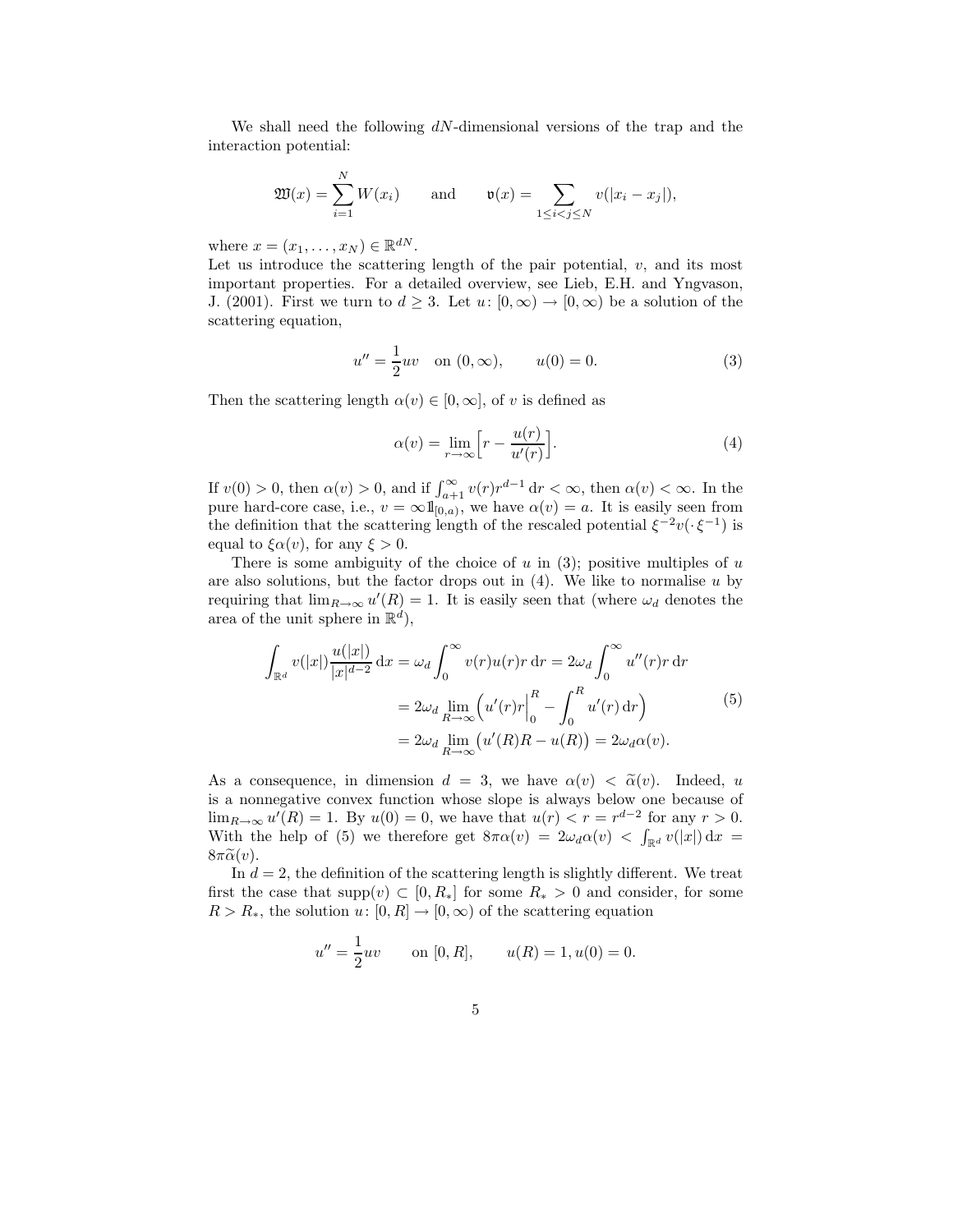Then  $u(r) = \log \frac{r}{\alpha(v)} / \log \frac{R}{\alpha(v)}$  for  $R_* < r < R$  for some  $\alpha(v) \geq 0$ , which is by definition the scattering length of v in the case that supp $(v) \subset [0, R_*]$ . Note that  $\alpha(v)$  does not depend on R. Hence,

$$
\log \alpha(v) = \frac{\log r - u(r) \log R}{1 - u(R)}, \qquad R_* < r < R.
$$

For general  $v$  (i.e., not necessarily having finite support),  $v$  is approximated by compactly supported potentials, and the scattering length of  $v$  is put equal to the limit of the scattering lengths of the approximations.

The dilute gas condition ensures that the scattering length is a satisfactory measure of the interaction strength. This approximation neglects any higher energy scattering processes. We finally discuss briefly the effects of the atomatom scattering on the properties of the many-body alkali-gas system. The fundamental result is that under some conditions the true interaction potential  $v$  of two atoms of reduced mass  $m$  may be replaced by a delta function of strength  $2\pi\hbar^2\alpha/m$ . The effective interaction is

$$
v_{\text{eff}}(x) = \frac{4\pi\alpha\hbar^2}{m}\delta(x), \qquad x \in \mathbb{R}^d.
$$

This motivates to scale the potential in such a way that it approximates the delta function in the large N-limit. This will be done in the so-called Gross-Pitaevskii scaling in Subsection 2.2, which is a particular approximation of the delta function.

#### 2.2 The Gross-Pitaevskii approximation

The simplest possible approximation for the wave function of a many-body system is a (correctly symmetrised) product of single-particle wave functions, i.e., the Hartree-Fock ansatz. In the case of a BEC system at temperature  $T = 0$ , this approximation usually leads to the Gross-Pitaevskii approximation. Basically the Gross-Pitaevskii approximation suggest to replace the evolution (time-dependent or stationary) of the many-body wave functions, governed by a system of Schrödinger equations, by a one-particle non-linear Schrödinger equation (see Gross (1961), Pitaevskii (1961)):

$$
\mathrm{i} \partial_t \Psi(x,t) = \Big(-\nabla^2 + W + 4\pi \alpha |\Psi(x,t)|^2\Big)\Psi(x,t), \qquad x\in \mathbb{R}^d, t\in \mathbb{R}_+.
$$

In the stationary case the Gross-Pitaevskii theory gives an approximation for the quantum mechanical ground state for many particles (i.e., in the limit  $N \to \infty$ ) as a variational problem for a single particle in an effective potential. Hence we first summarise some ground state properties for finitely many particles. The ground-state energy per particle of the N-particle Hamilton operator

$$
\mathcal{H}_N = -\Delta + \mathfrak{W} + \mathfrak{v} \qquad \text{on } L^2(\mathbb{R}^d),
$$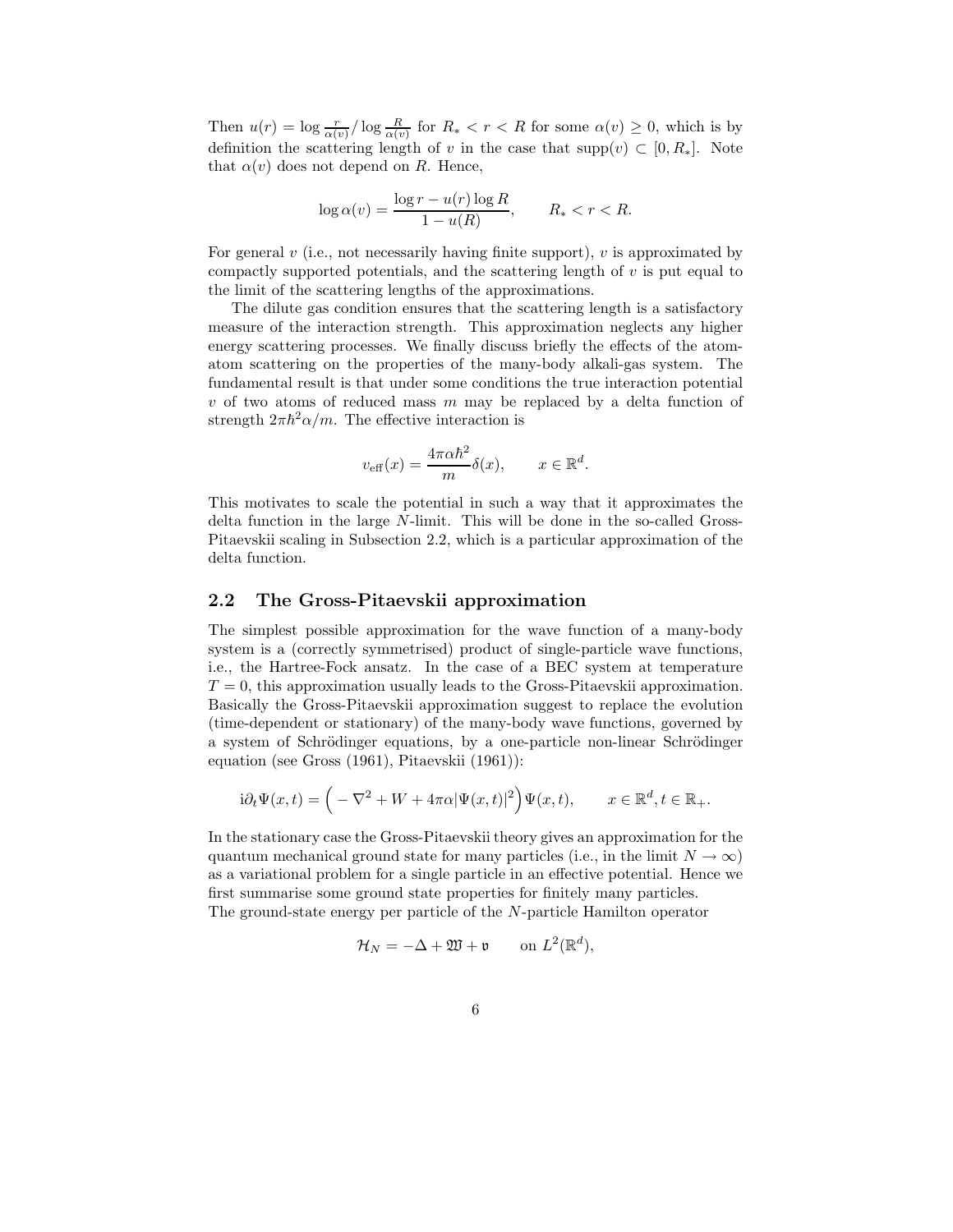is given by

$$
\chi_N = \frac{1}{N} \inf_{h \in H^1(\mathbb{R}^d) \colon \|h\|_2 = 1} \left\{ \|\nabla h\|_2^2 + \langle \mathfrak{W}, h^2 \rangle + \langle \mathfrak{v}, h^2 \rangle \right\},\tag{6}
$$

Here  $H^1(\mathbb{R}^d) = \{f \in L^2(\mathbb{R}^d) : \nabla f \in L^2(\mathbb{R}^d)\}\$ is the usual Sobolev space, and  $\nabla$  is the distributional gradient. It is standard to proof that there is a unique, continuously differentiable, minimiser  $h_* \in H^1(\mathbb{R}^d)$  on the right hand side of (6), and that it satisfies the variational equation

$$
\Delta h_* = \mathfrak{W} h_* + \mathfrak{v} h_* - N \chi_N h_*.
$$

Now we turn to the above mentioned product ansatz. Introduce the ground product state energy of  $\mathcal{H}_N$ , that is,

$$
\chi_N^{(\otimes)} = \frac{1}{N} \inf_{h_1, \dots, h_N \in H^1(\mathbb{R}^d) \colon \|h_i\|_2 = 1 \,\forall i} \langle h_1 \otimes \dots \otimes h_N, \mathcal{H}_N h_1 \otimes \dots \otimes h_N \rangle. \tag{7}
$$

The replacement of the ground state energy,  $\chi_N$ , by the ground product state energy,  $\chi_N^{(\otimes)}$ , is known as the Hartree-Fock approach (see Dickhoff, W.H. and Van Neck, D. (2005)). Sometimes, the formula in (7) is called the Hartree formula. Obviously,

$$
\chi_N^{(\otimes)} \geq \chi_N.
$$

We can also write

$$
\chi_N^{(\otimes)} = \frac{1}{N} \inf_{h_1, \dots, h_N \in H^1(\mathbb{R}^d) \colon \{ \sum_{i=1}^N \left\{ ||\nabla h_i||_2^2 + \langle W, h_i^2 \rangle \right\} + \sum_{1 \le i < j \le N} \langle h_i^2, V h_j^2 \rangle \right\},
$$

where V denotes the integral operator with kernel  $v \circ | \cdot |$ , either defined for functions by  $Vf(x) = \int_{\mathbb{R}^d} v(|x-y|) f(y) dy$  or for measures by  $V\mu(x) = \int_{\mathbb{R}^d} \mu(dy) v(|x-y|) dy$  $y$ ). The main assertions on the formula in (7) and its minimisers are summarised as follows (see Adams, S. et al. (2006a)).

#### Lemma 2.1 (Ground product states of  $\mathcal{H}_N$ ) Fix  $N \in \mathbb{N}$ .

- (i) There exists at least one minimiser  $(h_1, \ldots, h_N)$  of the right hand side in the formula for  $\chi_{N}^{(\otimes)}$ . The set of minimisers is compact and invariant under permutation of the functions  $h_1, \ldots, h_N$ .
- (ii) Any minimiser  $(h_1, \ldots, h_N)$  satisfies the system of differential equations

$$
\Delta h_i = -\lambda_i h_i + Wh_i + h_i \sum_{j \neq i} V h_j^2, \qquad i = 1, \dots, N,
$$

with  $\lambda_i = \|\nabla h_i\|_2^2 + \langle W, h_i^2 \rangle + \sum_{j \neq i} \langle h_i^2, V h_j^2 \rangle$ . Furthermore,  $\|h_i\|_{\infty} \leq$  $C_d(\lambda_i - (N-1)\inf v)^{d/4}$  for any  $i \in \{1, ..., N\}$ , where  $C_d > 0$  depends on the dimension d only.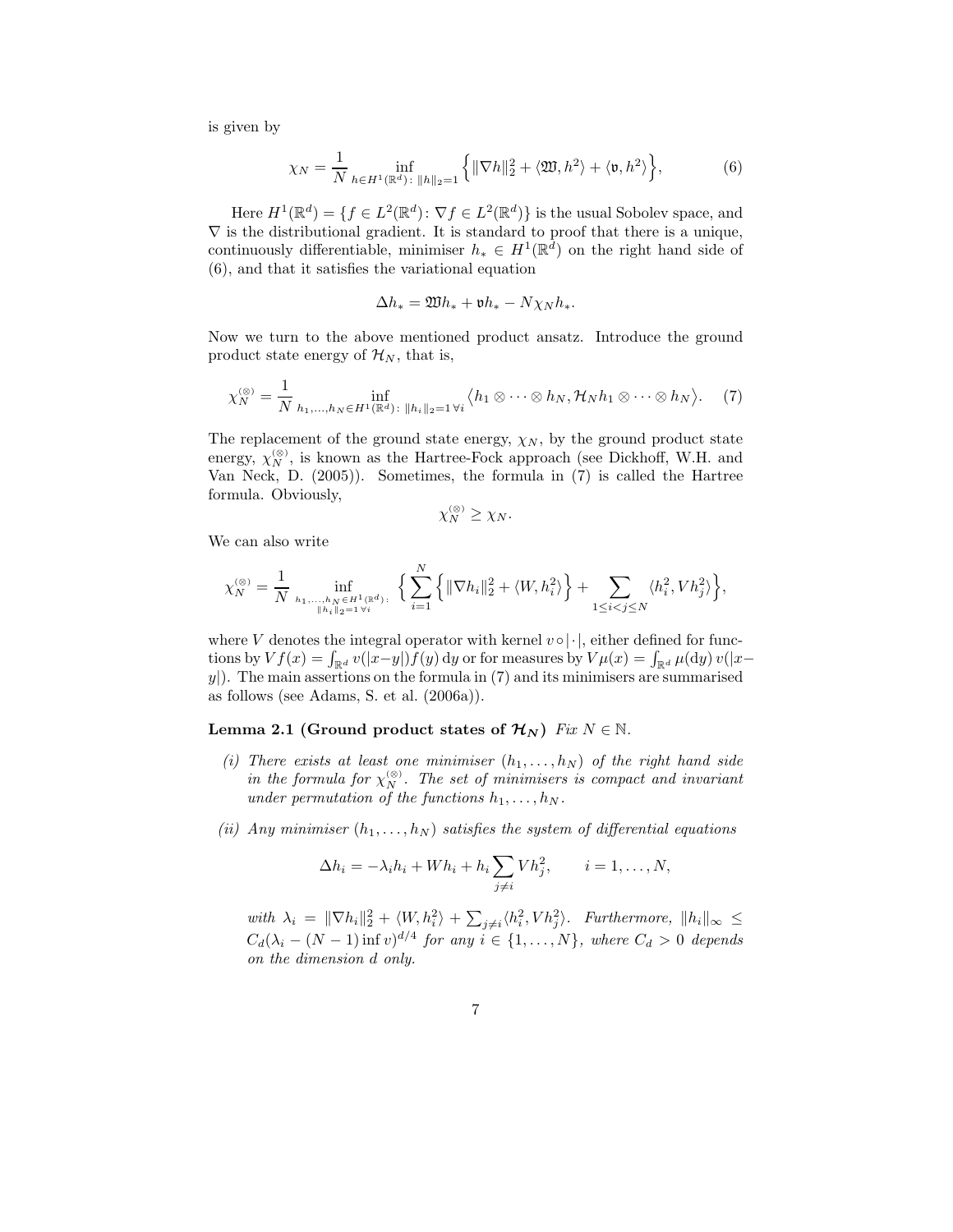(iii) Let v be soft-core, assume that  $d \in \{2,3\}$ , and let  $(h_1,\ldots,h_N)$  be any minimiser. Assume that  $v|_{(0,n)} \geq 0$  for some  $\eta > 0$ . In  $d = 3$ , furthermore assume that

$$
\int_{B_1(0)} \big|v(|y|)\big|^{1+\delta}{\rm d}y<\infty,\qquad\text{for some }\delta>0.
$$

Then every  $h_i$  is positive everywhere in  $\mathbb{R}^d$  and continuously differentiable, and all first partial derivatives are  $\alpha$ -Hölder continuous for any  $\alpha < 1$ .

- (iv) Let v be hard-core, assume that  $d \in \{2,3\}$ , and let  $(h_1,\ldots,h_N)$  be any minimiser. Then every  $h_i$  is continuously differentiable in the interior of its support, and all first partial derivatives are  $\alpha$ -Hölder continuous for any  $\alpha < 1$ .
- **Remark 2.2** (i) Unlike for the ground states of  $\mathcal{H}_N$  in (6), there is no convexity argument available for the formula in (7). This is due to the fact that a convex combination of tensor-products of functions is not tensorproduct in general, and hence the domain of the infimum in (7) is not a convex subset of  $H^1(\mathbb{R}^{dN})$ . However, for  $h_2, \ldots, h_N$  fixed, the minimisation over  $h_1$  enjoys the analogous convexity properties on  $H^1(\mathbb{R}^d)$  as the minimisation in  $(6)$ .
- (ii) If v is hard-core, it is easy to see that the distances between the supports of  $h_1, \ldots, h_N$  have to be no smaller than a (see (2)) in order to make the value of  $\langle h_1 \otimes \cdots \otimes h_N, \mathcal{H}_N h_1 \otimes \cdots \otimes h_N \rangle$  finite. The potential  $\sum_{j \neq i} V h_j^2$  is equal to  $\infty$  in the a-neighbourhood of the union of the supports of  $h_j$  with  $j \neq i$ , and  $h_i$  is equal to zero there (we regard  $0 \cdot \infty$  as 0). In particular, minimisers of (7) are not of the form  $(h, \ldots, h)$ . In the soft-core case, this statement is not obvious at all. A partial result on this question in  $d = 3$  will be a by-product of Section 2.2 below.

 $\Diamond$ 

We study now our main variational formulas,  $\chi_N$  and  $\chi_N^{(\otimes)}$ , and their minimisers in the limit for diverging number  $N$  of particles. In particular, we point out some significant differences between  $\chi_N$  and its product state version  $\chi_N^{(\otimes)}$  in the soft-core and the hard-core case, respectively.

First we report on recent results by Lieb, Seiringer and Yngvason on the large-N behaviour of  $\chi_N$ . Let the pair functional v be as in (2) and assume additionally that  $v \geq 0$  and  $v(0) > 0$ .

We shall replace v by the rescaling  $v_N(\cdot) = \xi_N^{-2} v(\cdot, \xi_N^{-1})$ , for some appropriate  $\xi_N$  tending to zero sufficiently fast. This will provide the dilute gas condition needed. Hence, the reach of the repulsion is of order  $\xi_N$ , and its strength of order  $\xi_N^{-2}$ . Furthermore, the scattering length of v,  $\alpha(v)$ , is rescaled such that  $\alpha(v_N) = \alpha(v)\beta_N$ . If  $\beta_N \downarrow 0$  sufficiently fast, this rescaling makes the system dilute, in the sense that  $\alpha(v_N) \ll N^{-1/d}$ . This means that the interparticle distance is much bigger than the range of the interaction potential strength.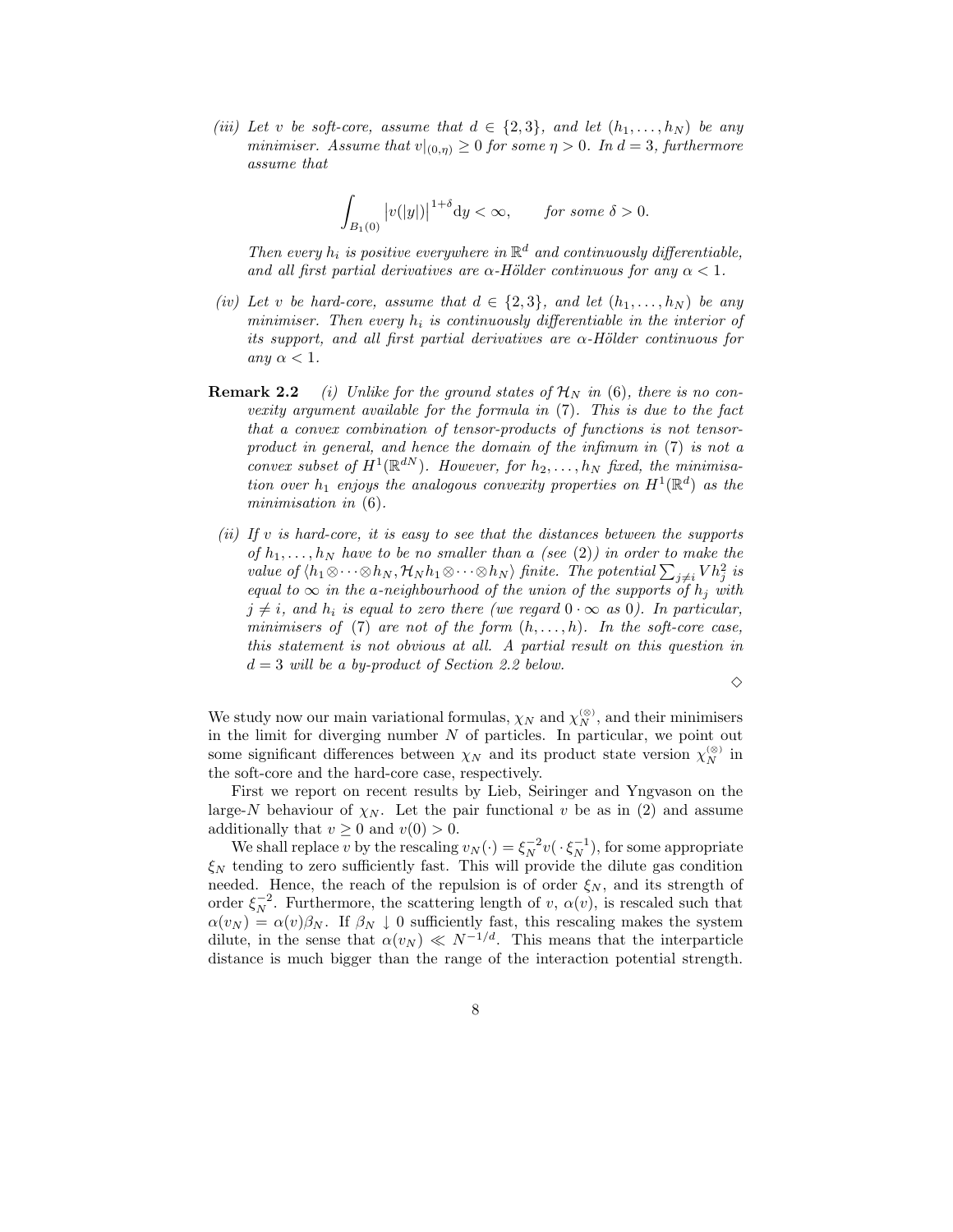More precisely, the decay of  $\beta_N$  will be chosen in such a way that the pairinteraction has the same order as the kinetic term.

The mathematical description of the large-N behaviour of  $\chi_N$  in this scaling, and hence the theoretical foundation of the above mentioned physical experiments, has been successfully accomplished in a recent series of papers Lieb, E.H. et al. (2000a), Lieb, E.H. and Yngvason, J. (2001), Lieb, E.H. et al. (2001), Lieb, E.H. and Seiringer, R. (2002). It turned out that the well-known Gross-Pitaevskii formula adequately describes the limit of the ground states and its energy. This variational formula was first introduced in Gross (1961) and Gross (1963) and independently in Pitaevskii (1961) for the study of superfluid Helium. After its importance for the description of Bose-Einstein condensation of dilute gases in magnetic traps was realised in 1995, the interest in this formula considerably increased; see Dalfovo, F. et al. (1999) for a summary and the monograph Pitaevskii, L. and Stringari, S. (2003) for a comprehensive account on Bose-Einstein condensation.

The Gross-Pitaevskii formula has a parameter  $\alpha > 0$  and is defined as follows:

$$
\chi_\alpha^{(\text{GP})} = \inf_{\phi \in H^1(\mathbb{R}^d) \colon \|\phi\|_2 = 1} \left\{ \|\nabla \phi\|_2^2 + \langle W, \phi^2 \rangle + 4\pi \alpha \|\phi\|_4^4 \right\}.
$$

It is known Lieb, E.H. et al. (2000a) that  $\chi_{\alpha}^{(\text{GP})}$  possesses a unique minimiser  $\phi_{\alpha}^{(\text{\tiny GP})}$ , which is positive and continuously differentiable with Hölder continuous derivatives of order one.

Since  $v(0) > 0$ , its scattering length  $\alpha(v)$  is positive. The condition

$$
\int_{a+1}^{\infty} v(r)r^{d-1} \, \mathrm{d}r < \infty
$$

implies that  $\alpha(v) < \infty$ . Furthermore, note that the rescaled potential  $\xi^{-2}v(\cdot \xi^{-1})$ has scattering length  $\xi \alpha(v)$  for any  $\xi > 0$ .

Theorem 2.3 (Large-N asymptotic of  $\chi_N$  in  $d \in \{2,3\}$ ) [Lieb, E.H. et al. (2000a), Lieb, E.H. and Yngvason, J. (2001), Lieb, E.H. et al. (2001)]. Assume that  $d \in \{2,3\}$ , that  $v \ge 0$  with  $v(0) > 0$ , and  $\int_{a+1}^{\infty} v(r) r^{d-1} dr$  $\infty$ . Replace v by  $v_N(\cdot) = \xi_N^{-2} v(\cdot \xi_N^{-1})$  with  $\xi_N = 1/N$  in  $d = 3$  and  $\xi_N^2 =$  $\alpha(v)^{-2}e^{-N/\alpha(v)}N\|\phi_{\alpha(v)}^{(\text{GP})}\|_4^{-4}$  in  $d=2$ . Let  $h_N\in H^1(\mathbb{R}^{dN})$  be the unique minimiser on the right hand side of (6), and define  $\phi_N^2 \in H^1(\mathbb{R}^d)$  as the normalised first marginal of  $h_N^2$ , i.e.,

$$
\phi_N^2(x) = \int_{\mathbb{R}^{d(N-1)}} h_N^2(x, x_2, \dots, x_N) dx_2 \cdots dx_N, \qquad x \in \mathbb{R}^d.
$$

Then we have

$$
\lim_{N \to \infty} \chi_N = \chi_{\alpha(v)}^{\text{(GP)}} \qquad \text{and} \qquad \phi_N^2 \to \left(\phi_{\alpha(v)}^{\text{(GP)}}\right)^2 \qquad \text{in weak } L^1(\mathbb{R}^d)\text{-}\text{sense.}
$$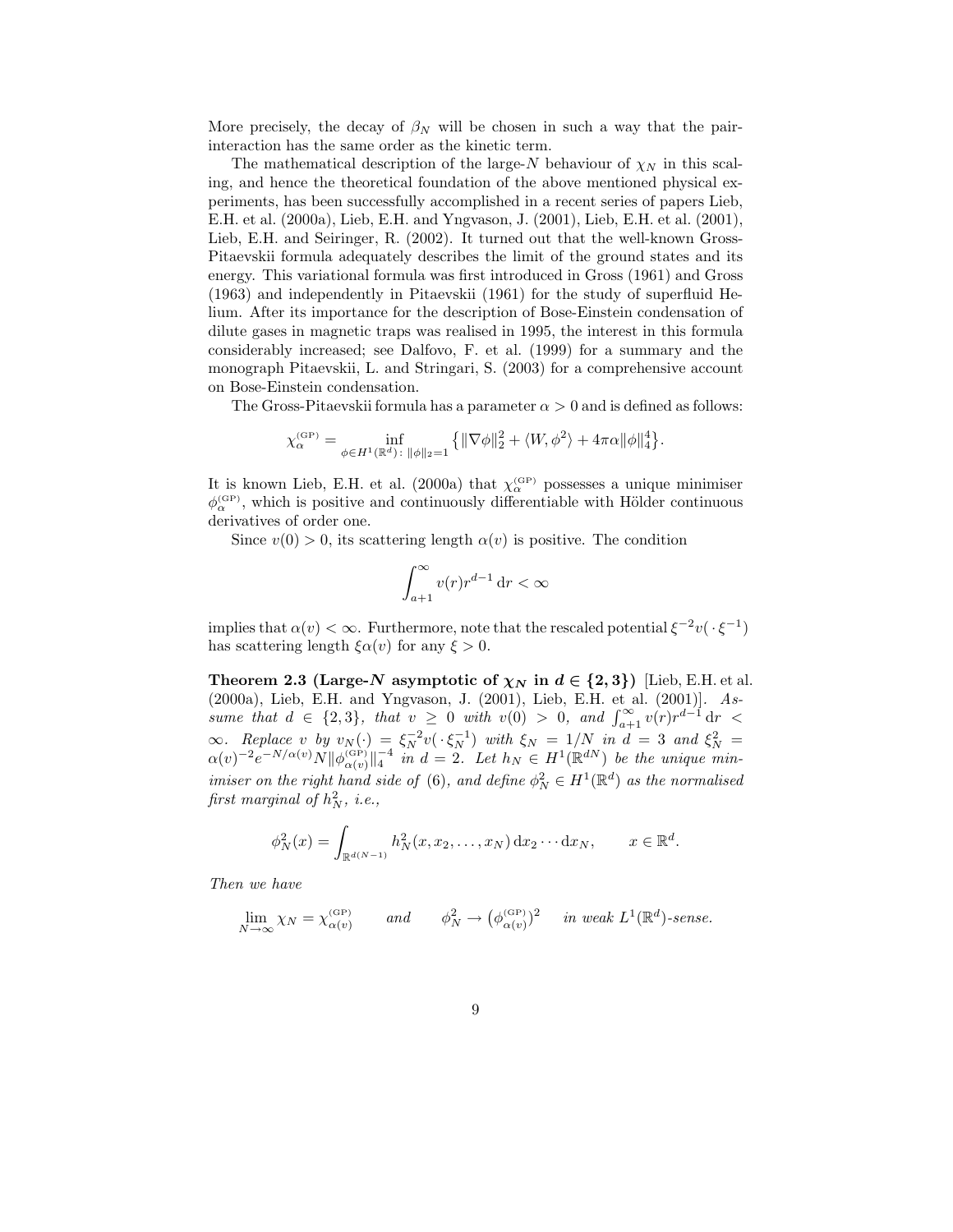In particular, the proofs show that the ground state,  $h_N$ , approaches, for large N, the function

$$
(x_1,\ldots,x_N)\mapsto \prod_{i=1}^N\Big(\frac{\phi_{\alpha(v)}^{(\text{GP})}(x_i)}{\|\phi_{\alpha(v)}^{(\text{GP})}\|_{\infty}}f\big(\min\{|x_i-x_j|\colon j
$$

where  $f(r) = u(r)/r$  and u is the solution of the scattering equation (3). In order to obtain the Gross-Pitaevskii formula as the limit of  $\chi_N$  also in  $d = 2$ , the rescaling of  $v$  in Theorem 2.3 has to be chosen in such a way that the repulsion strength is the inverse square of the repulsion reach and such that this reach decays exponentially, which is rather unphysical.

There is an analogue of Theorem 2.3 for the Hartree model in the soft-core case, see Adams, S. et al. (2006a). It turns out that the ground product state energy  $\chi_N^{(\otimes)}$  also converges towards the Gross-Pitaevskii formula. However, in  $d = 2$ , it turns out that the potential v has to be rescaled differently. Furthermore, in  $d \in \{2,3\}$ , the scattering length  $\alpha(v)$  is replaced by the number

$$
\widetilde{\alpha}(v):=\frac{1}{8\pi}\int_{\mathbb{R}^d}v(|y|)\,\mathrm{d}y.
$$

Theorem 2.4 (Large-N asymptotic of  $\chi_N^{(8)}$ , soft-core case) Let  $d \in \{2,3\}$ . Assume that v is a soft-core pair potential with  $v \geq 0$  and  $v(0) > 0$  and  $\tilde{\alpha}(v) < \infty$ . In dimension  $d = 3$ , additionally assume that (iii) of Lemma 2.1 holds. Replace v by  $v_N(\cdot) = N^{d-1}v(\cdot N)$  and let  $(h_1^{(N)}, \ldots, h_N^{(N)})$  be any minimiser for the ground product state energy. Define  $\phi_N^2 = \frac{1}{N} \sum_{i=1}^N (h_i^{(N)})^2$ . Then we have

$$
\lim_{N \to \infty} \chi_N^{(\otimes)} = \chi_{\widetilde{\alpha}(v)}^{\text{(GP)}} \qquad and \qquad \phi_N^2 \to \left(\phi_{\widetilde{\alpha}(v)}^{\text{(GP)}}\right)^2,
$$

where the convergence of  $\phi_N^2$  is in the weak  $L^1(\mathbb{R}^d)$ -sense and weakly for the probability measures  $\phi_n^2(x) dx$  towards the measure  $(\phi_{\tilde{\alpha}(v)}^{(\text{GP})})^2(x) dx$ .

Note that, in  $d = 3$ , the interaction potential is rescaled in the same way in Theorems 2.3 and 2.4. However, the two relevant parameters depend on different properties of the potential (the scattering length, respectively the integral) and have different values, since  $\alpha(v) < \tilde{\alpha}(v)$  (see Section 2.1). In particular, for N large enough, the ground state of  $\chi_N$  is not a product state. This implies the strictness of the inequality for the two ground state energies, for  $v$ replaced by  $v_N(\cdot) = N^2 v(\cdot N)$ . The phenomenon that (unrestricted) ground states are linked with the scattering length has been theoretically predicted for more general N-body problems (see Fetter, A.L. and Walecka, J.D. (1971, Ch. 14), Popov (1983)). Indeed, Landau combined a diagrammatic method (a Born approximation of the scattering length) with Bogoliubov's approximations to almost reconstruct the scattering length from the  $L^1$ -norm of  $v \circ | \cdot |$  in the (non-dilute) ground state. However, the relation between the  $L^1$ -norm and the product ground states was not rigorously known before.

In  $d = 2$ , a more substantial difference between the large-N behaviours of  $\chi_N$  and  $\chi_N^{(\otimes)}$  is apparent. Not only the asymptotic relation between the reach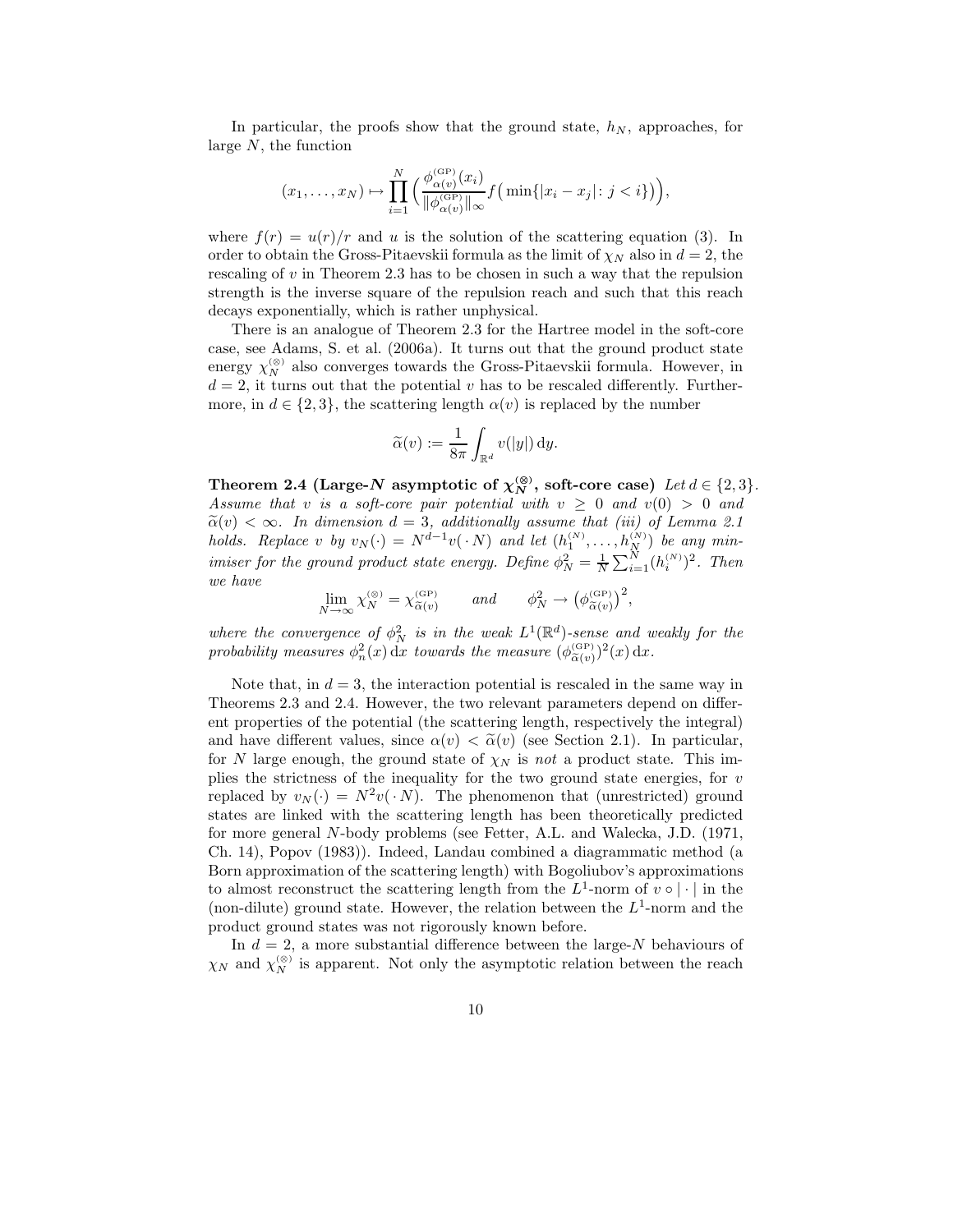and the strength of the repulsion is different, but also the order of this rescaling in dependence on N. We can offer no intuitive explanation for this.

Interestingly, in the hard-core case,  $\chi_N^{(\otimes)}$  shows a rather different large-N behaviour, which we want to roughly indicate in a special case. Assume that W and v are purely hard-core potentials, for definiteness we take  $W = \infty 1_{B_1(0)^c}$ and  $v = \infty 1\mathbb{1}_{[0,a]}$ . We replace v by  $v_N(\cdot) = v(\cdot/\xi_N)$  for some  $\xi_N \downarrow 0$  (a pre-factor plays no role). Then  $\chi_N^{(\otimes)}$  is equal to  $\frac{1}{N}$  times the minimum over the sum of the principal Dirichlet eigenvalues of  $-\Delta$  in N subsets of the unit ball having distance  $\geq a\beta_N$  to each other, where the minimum is taken over the N sets. It is clear that the volumes of these N sets should be of order  $\frac{1}{N}$ , independently of the choice of  $\xi_N$ . Then their eigenvalues are at least of order  $N^{2/d}$ . Hence, one arrives at the statement  $\liminf_{N\to\infty} N^{-2/d} \chi_N^{(\otimes)} > 0$ , i.e.,  $\chi_N^{(\otimes)}$  tends to  $\infty$ at least like  $N^{2/d}$ .

# 3 The probabilistic models

Much thermodynamic information about the Boson system is contained in the traces of the Boltzmann factor  $e^{-\beta \mathcal{H}_N}$  for  $\beta > 0$ , like the free energy, or the pressure. Since the 1960ies, interacting Brownian motions are generally used for probabilistic representations for these traces. The parameter  $\beta$ , which is interpreted as the inverse temperature of the system, is then the length of the time interval of the Brownian motions.

However, the traces do not contain much information about the ground state. Since the pioneering work of Donsker and Varadhan in the early 1970ies it is basically known that the ground states are intimately linked with the Brownian occupation measures. This link is rigorously established via the theory of large deviations for diverging time, which corresponds to vanishing temperature.

We introduce two different models of interacting Brownian motions. These models are given in terms of transformed measures for paths of length  $\beta$  in terms of certain Hamiltonians. Let a family of  $N$  independent Brownian motions,  $(B_t^{(1)})_{t\geq0},\ldots,(B_t^{(N)})_{t\geq0}$ , in  $\mathbb{R}^d$  with generator  $-\Delta$  be given. The Hamiltonians of both models possess a trap part and a pair-interaction part. The trap part is for both models the same, namely

$$
H_{N,\beta} = \sum_{i=1}^{N} \int_0^{\beta} W(B_s^{(i)}) \, \mathrm{d}s. \tag{8}
$$

The Hamiltonian of our first model consists of two parts: the trap part given in (8), and a pair-interaction part,

$$
G_{N,\beta} = \sum_{1 \le i < j \le N} \int_0^\beta v(|B_s^{(i)} - B_s^{(j)}|) \, \mathrm{d} s.
$$

We look at the distribution of the  $N$  Brownian motions under the trans-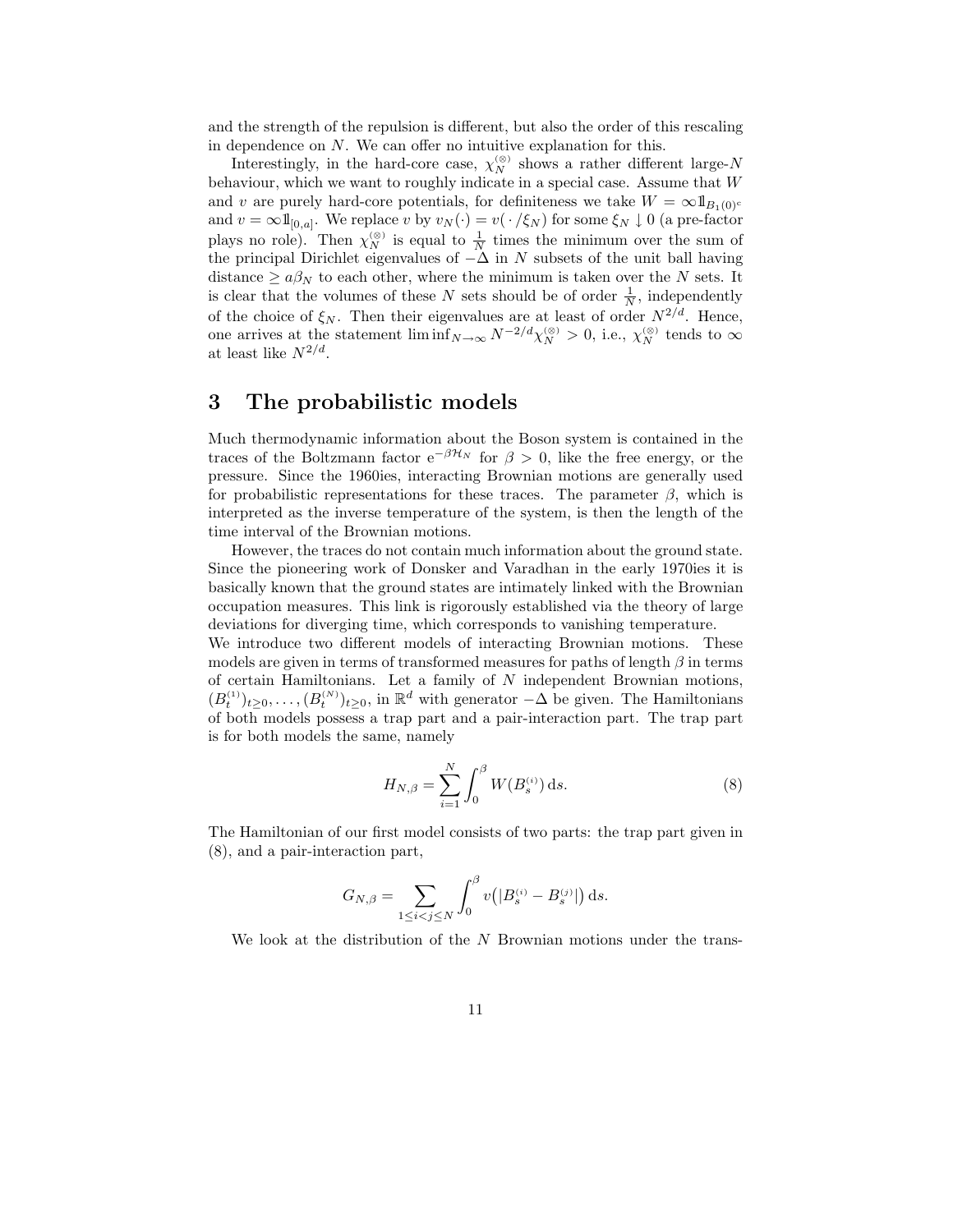formed path measure

$$
\mathrm{d}\widehat{\mathbb{P}}_{N,\beta} = \frac{1}{Z_{N,\beta}} \exp(-H_{N,\beta} - G_{N,\beta}) \,\mathrm{d}\mathbb{P}, \quad \text{where } Z_{N,\beta} = \mathbb{E}(\exp(-H_{N,\beta} - G_{N,\beta})).
$$

Here  $E$  denotes the Brownian expectation for deterministic start at the origin and time horizon [0,  $\beta$ ]. We call  $\mathbb{P}_{N,\beta}$  the canonical ensemble model, since it is derived, via a Feynman-Kac formula, from the trace-class operator of the canonical ensemble,  $e^{-\beta \mathcal{H}_N}$ . That is, the trace is given as

$$
\operatorname{Tr}\left(e^{-\beta \mathcal{H}_N}\right)=\int_{\mathbb{R}^d} dx_1 \cdots \int_{\mathbb{R}^d} dx_N \bigotimes_{i=1}^N \mathbb{E}^{\beta}_{x_i,x_i}\left(e^{-H_{N,\beta}-G_{N,\beta}}\right).
$$

Here  $\mathbb{E}^{\beta}_{x_i,x_i}$  denotes the expectation with respect to a Brownian bridge starting in  $x_i$  and terminating in  $x_i$  after time  $\beta$ .

However, a system of N Bosons is described by a trace of the projection to symmetric wave functions, i.e., wave functions that are invariant under permutations of the single particle indices. Hence the trace for a system of Bosons is given as

$$
\operatorname{Tr}\nolimits{}_{+}(e^{-\beta \mathcal{H}_N})=\frac{1}{N!}\sum_{\sigma\in\mathfrak{S}_N}\int_{\mathbb{R}^d}dx_1\cdots\int_{\mathbb{R}^d}dx_N\bigotimes_{i=1}^N\mathbb{E}^{\beta}_{x_i,x_{\sigma(i)}}\Big(e^{-H_{N,\beta}-G_{N,\beta}}\Big),
$$

where  $\mathfrak{S}_N$  is the group of permutation of N elements. These symmetrised systems are the subject of the review Adams (2007b) in these proceedings. Recent results can be found in Adams, S. and Dorlas, T. (2007a), Adams, S. and König, W.  $(2007)$  and Adams  $(2007c)$ , Adams  $(2007d)$ .

The path measure  $\mathbb{P}_{N,\beta}$  is a model for N Brownian motions in a trap W with the presence of a repellent pair interaction. We can conceive the N-tuple of the motions,  $B_t = (B_t^{(1)}, \ldots, B_t^{(N)})$ , as one Brownian motion in  $\mathbb{R}^{dN}$ . Introduce the normalised occupation measure of the dN-dimensional motion,

$$
\mu_{\beta}(\mathrm{d}x) = \frac{1}{\beta} \int_0^{\beta} \delta_{B_s}(\mathrm{d}x) \,\mathrm{d}s,
$$

which is a random element of the set  $\mathcal{M}_1(\mathbb{R}^{dN})$  of probability measures on  $\mathbb{R}^{dN}$ . It measures the time spent by the tuple of N Brownian motions in a given region. Note that there is only one time scale involved for all the motions, i.e., the Brownian particles interact with each other at common time units. We can write the Hamiltonians in terms of the occupation measure as

$$
H_{N,\beta} = \beta \langle \mathfrak{W}, \mu_{\beta} \rangle \quad \text{and} \quad G_{N,\beta} = \beta \langle \mathfrak{v}, \mu_{\beta} \rangle.
$$

Note that the energy functional  $\langle h, \mathcal{H}_N h \rangle$  may be rewritten  $\langle h, \mathcal{H}_N h \rangle =$  $I_N(\mu) + \langle \mathfrak{W}, \mu \rangle + \langle \mathfrak{v}, \mu \rangle$  for the probability measure  $\mu(\mathrm{d}x) = h^2(x) \, \mathrm{d}x$ .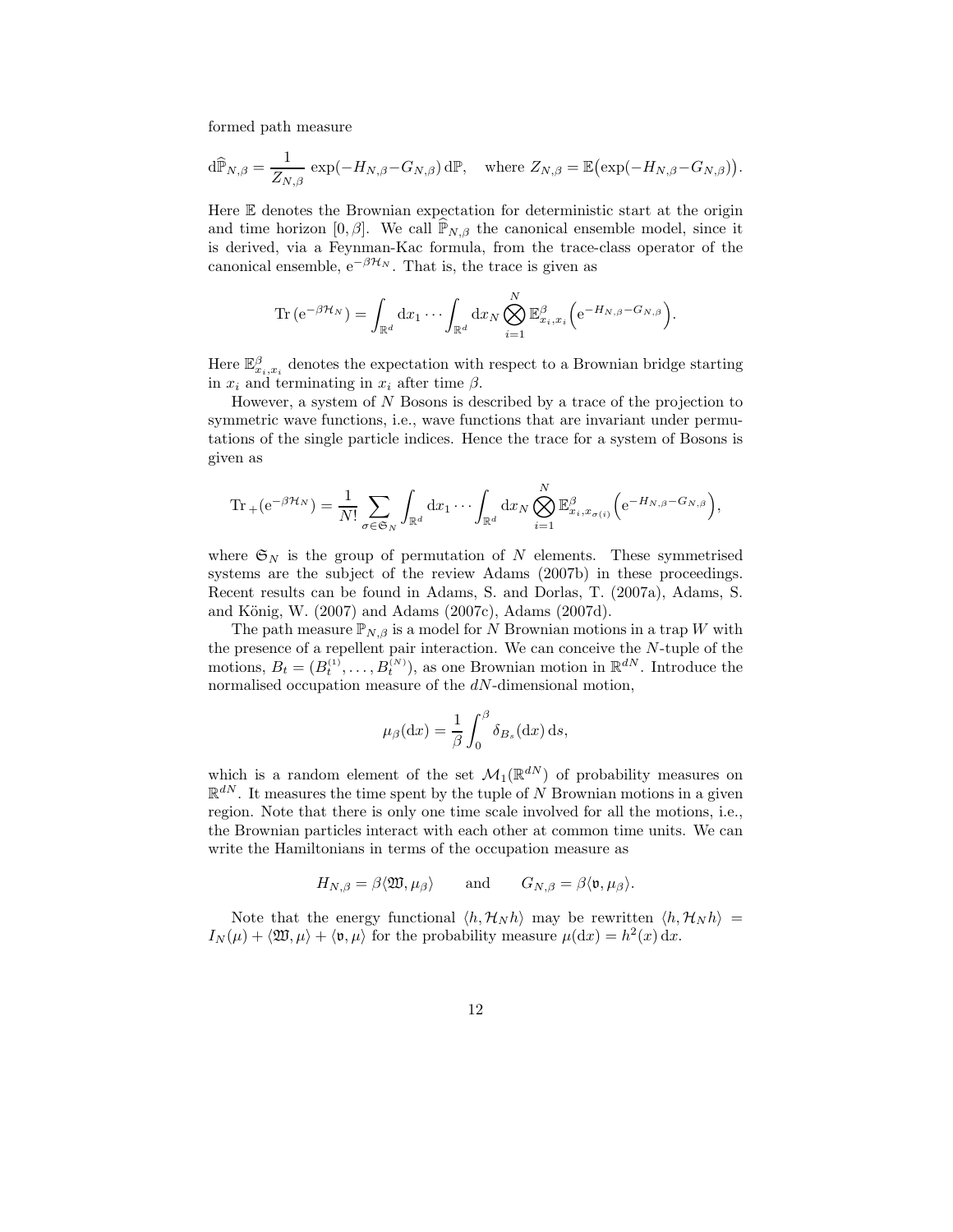Our second Brownian model is defined in terms of another Hamiltonian. We keep the trap Hamiltonian  $H_{N,\beta}$  as in (8), but the interaction Hamiltonian is now

$$
K_{N,\beta} = \sum_{1 \le i < j \le N} \frac{1}{\beta} \int_0^\beta \int_0^\beta v(|B_s^{(i)} - B_t^{(j)}|) \, \mathrm{d} s \mathrm{d} t. \tag{9}
$$

Note that the  $i$ -th Brownian motion interacts with the mean of the whole path of the j-th motion, taken over all times before  $\beta$ . Hence, the interaction is not a particle interaction, but a path interaction. The interaction (9) is related to Polaron type models Donsker, M.D. and Varadhan, S.R.S. (1983), Bolthausen, E. et al. (1993), where instead of several paths a single path is considered. We consider the corresponding transformed path measure,

$$
\mathrm{d}\widehat{\mathbb{P}}_{N,\beta}^{\otimes} = \frac{1}{Z_{N,\beta}^{(\otimes)}} \exp(-H_{N,\beta} - K_{N,\beta}) \,\mathrm{d}\mathbb{P}, \quad \text{where } Z_{N,\beta}^{\otimes} = \mathbb{E}\big(\exp(-H_{N,\beta} - K_{N,\beta})\big).
$$

In Theorem 4.3 below it turns out that the large- $\beta$  behaviour of  $Z_{N,\beta}^{(\otimes)}$  is intimately related to the Hartree formula in (7). Therefore, we call this model the Hartree model. At the end of this section we comment on its physical relevance.

We introduce the normalised occupation measure of the  $i$ -th motion,

$$
\mu_{\beta}^{(i)}(\mathrm{d}x) = \frac{1}{\beta} \int_0^{\beta} \delta_{B_s^{(i)}}(\mathrm{d}x) \,\mathrm{d}s \in \mathcal{M}_1(\mathbb{R}^d).
$$

The tuple of the N occupation measures,  $(\mu_{\beta}^{(1)}, \ldots, \mu_{\beta}^{(N)})$ , plays a particular role in this model. We can write the Hamiltonians as

$$
H_{N,\beta} = \beta \langle \mathfrak{W}, \mu_{\beta}^{\otimes} \rangle \quad \text{and} \quad K_{N,\beta} = \beta \sum_{1 \leq i < j \leq N} \langle \mu_{\beta}^{(i)}, V \mu_{\beta}^{(j)} \rangle = \beta \langle \mathfrak{v}, \mu_{\beta}^{\otimes} \rangle,
$$

where we recall the operator V with kernel  $v \circ |\cdot|$ , and  $\mu_{\beta}^{\otimes} = \mu_{\beta}^{(1)} \otimes \cdots \otimes \mu_{\beta}^{(N)}$  is the product measure.

### 4 Large deviations results

We present our main large deviations results for both the canonical ensemble and the Hartree model. In Section 4.1 the zero temperature (i.e., large- $\beta$ ) limit is considered, and in Section 4.2 the large-N limit, both at zero temperature and positive temperature.

#### 4.1 Vanishing Temperature

It turns out that the large- $\beta$  behaviour of the canonical ensemble model is described by the ground state of the Hamilton operator  $\mathcal{H}_N$  via a large deviations principle. The rate function  $I_N$  appearing in Theorem 4.1 is the well-known Donsker-Varadhan rate function on  $\mathbb{R}^{dN}$  defined by

$$
I_N(\mu) = \begin{cases} \n\left\| \nabla \sqrt{\frac{d\mu}{dx}} \right\|_2^2 & \text{if } \sqrt{\frac{d\mu}{dx}} \in H^1(\mathbb{R}^{dN}) \text{ exists,} \\
\infty & \text{otherwise.}\n\end{cases} \tag{10}
$$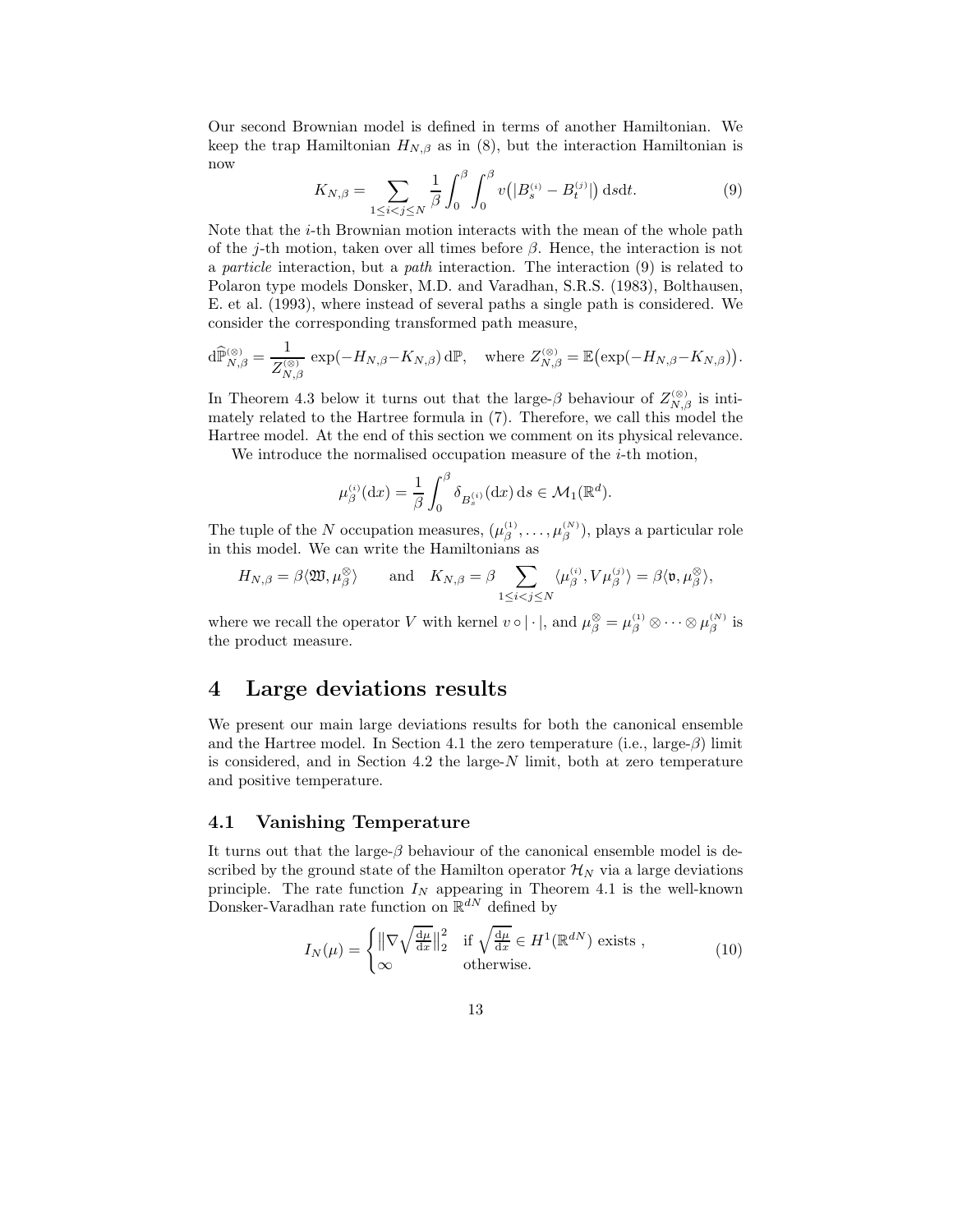Simplifying, the large deviations principle says that, as  $\beta \to \infty$ ,

$$
\mathbb{P}(\mu_{\beta} \approx \mu) \approx e^{-NI_N(\mu)}, \qquad \mu \in \mathcal{M}_1(\mathbb{R}^{dN}).
$$

Theorem 4.1 (Canonical ensemble model at late times)  $Fix N \in \mathbb{N}$ .

(i)

$$
\lim_{\beta \to \infty} \frac{1}{N\beta} \log \mathbb{E} \big( \exp(-H_{N,\beta} - G_{N,\beta}) \big) = -\chi_N,
$$

where  $\chi_N$  is the ground-state energy per particle of the N-particle operator  $\mathcal{H}_N$  given in (6).

(ii) As  $\beta \to \infty$ , the distribution of  $\mu_{\beta}$  on  $\mathcal{M}_1(\mathbb{R}^{dN})$  under  $\widehat{\mathbb{P}}_{N,\beta}$  satisfies a principle of large deviation with speed  $\beta$  and rate function  $I_N$  given by

$$
I_N(\mu) = I_N(\mu) + \langle \mathfrak{W}, \mu \rangle + \langle \mathfrak{v}, \mu \rangle - N\chi_N \text{ for } \mu \in \mathcal{M}_1(\mathbb{R}^{dN}).
$$

(iii) The distribution of  $\mu_{\beta}$  under  $\widehat{\mathbb{P}}_{N,\beta}$  converges weakly towards the measure  $h_*(x)^2 dx$ , where  $h_*$  is the unique minimiser in (6).

Remark 4.2 It is well-known Ginibre (1970) that the bottom of the spectrum of  $\mathcal{H}_N$  is related to the large- $\beta$  behaviour of the trace of  $e^{-\beta \mathcal{H}_N}$ , more precisely,

$$
\chi_N = -\lim_{\beta \to \infty} \frac{1}{N\beta} \log \text{Tr} \left( e^{-\beta \mathcal{H}_N} \right).
$$

 $\Diamond$ 

Theorem 4.3 (Hartree model at late times) Assume that  $W$  and  $v$  are continuous in  $\{W < \infty\}$  resp. in  $\{v < \infty\}$ . Furthermore, assume in the softcore case that there exists an  $\varepsilon > 0$  and a decreasing function  $\tilde{v}: (0, \varepsilon) \to \mathbb{R}$  with  $v\leq \widetilde{v}$  on  $(0,\varepsilon)$ , which satisfies  $\int_{B_{\varepsilon}(0)}G(0,y)\widetilde{v}(|y|)dy < \infty$ , where  $G$  denotes the Green's function of the free Brownian motion on  $\mathbb{R}^d$ . Fix  $N \in \mathbb{N}$ .

(i)

$$
\lim_{\beta \to \infty} \frac{1}{N\beta} \log \mathbb{E} \big( \exp(-H_{N,\beta} - K_{N,\beta}) \big) = -\chi_N^{(\otimes)}.
$$

(ii) As  $\beta \to \infty$ , the distribution of the tuple  $(\mu_{\beta}^{(1)}, \ldots, \mu_{\beta}^{(N)})$  of Brownian occupation measures on  $\mathcal{M}_1(\mathbb{R}^d)^N$  under  $\widehat{\mathbb{P}}_{N,\beta}^{(\otimes)}$  satisfies a large deviation principle with speed  $\beta$  and rate function

$$
I_N^{(\otimes)}(\mu_1,\ldots,\mu_N)=\sum_{i=1}^N I_1(\mu_i)+\langle \mathfrak{W},\mu^\otimes\rangle+\langle \mathfrak{v},\mu^\otimes\rangle-N\chi_N^{(\otimes)},
$$

with  $\mu_1, \ldots, \mu_N \in \mathcal{M}_1(\mathbb{R}^d)$  where  $I_1$  is defined in (10), and  $\mu^{\otimes} = \mu_1 \otimes$  $\cdots \otimes \mu_N$  is the product measure.

(iii) The distribution of  $(\mu_{\beta}^{(1)}, \ldots, \mu_{\beta}^{(N)})$  under  $\widehat{\mathbb{P}}_{N,\beta}^{(\otimes)}$  is attracted by the set of minimisers for ground product state energy  $\chi_{N}^{(\otimes)}$ .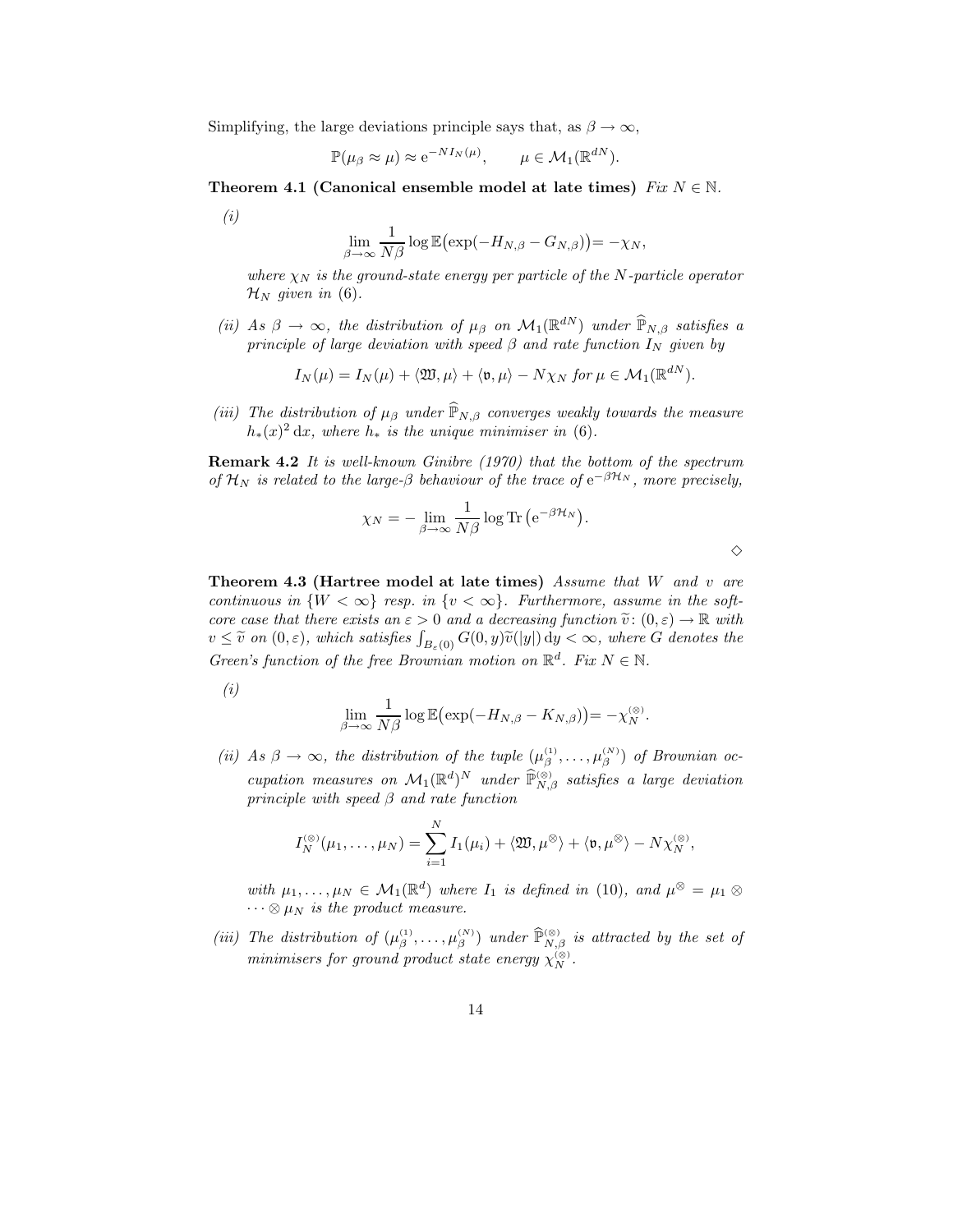#### 4.2 Large systems at Positive Temperature

We now formulate our results on the behaviour of the Hartree model in the limit as  $N \to \infty$ , with  $\beta > 0$  fixed. As in the zero temperature case in Theorem 2.4, we replace v by  $v_N(\cdot) = N^{d-1}v(\cdot N)$ ; we write  $K_{N,\beta}^{(N)}$  for the Hamiltonian introduced in (9).

First we introduce an important functional, which will play the role of a probabilistic energy functional. Define  $J_\beta \colon \mathcal{M}_1(\mathbb{R}^d) \to [0,\infty]$  as the Legendre-Fenchel transform of the map  $C_{\rm b}(\mathbb{R}^d) \ni f \mapsto \frac{1}{\beta} \log \mathbb{E}[e^{\int_0^{\beta} f(B_s) ds}]$  on the set  $\mathcal{C}_{\mathrm{b}}(\mathbb{R}^d)$  of continuous bounded functions on  $\mathbb{R}^d$ , where  $(B_s)_{s\geq 0}$  is one of the above Brownian motions. That is,

$$
J_{\beta}(\mu) = \sup_{f \in \mathcal{C}_{\mathbf{b}}(\mathbb{R}^d)} \left\{ \langle \mu, f \rangle - \frac{1}{\beta} \log \mathbb{E} \left( e^{\int_0^{\beta} f(B_s) ds} \right) \right\}, \quad \mu \in \mathcal{M}_1(\mathbb{R}^d).
$$

Here  $\mathcal{M}_1(\mathbb{R}^d)$  denotes the set of probability measures on  $\mathbb{R}^d$ . Note that  $J_\beta$ depends on the initial distribution of the Brownian motion. One can show that  $J_{\beta}$  is not identical to  $+\infty$ . Clearly,  $J_{\beta}$  is a lower semi continuous and convex functional on  $\mathcal{M}_1(\mathbb{R}^d)$ , which we endow with the topology of weak convergence induced by test integrals against continuous bounded functions. However,  $J_{\beta}$ is not a quadratic form coming from any linear operator. We wrote  $\langle \mu, f \rangle =$  $\int_{\mathbb{R}^d} f(x) \mu(dx)$  and use also the notation  $\langle f, g \rangle = \int_{\mathbb{R}^d} f(x) g(x) dx$  for integrable functions f, g. If  $\mu$  possesses a Lebesgue density  $\phi^2$  for some  $L^2$ -normalised  $\phi \in L^2$ , then we also write  $J_\beta(\phi^2)$  instead of  $J_\beta(\mu)$ . It turns out that  $J_\beta(\mu) = \infty$ if  $\mu$  fails to have a Lebesgue density, see Adams, S. et al. (2006b).

In the language of the theory of large deviations,  $J_\beta$  is the rate function that governs a large deviations principle. The object that satisfies this principle is the mean of the N normalised occupation measures,

$$
\overline{\mu}_{N,\beta} = \frac{1}{N} \sum_{i=1}^N \mu_{\beta}^{(i)}, \qquad N \in \mathbb{N}.
$$

Roughly speaking, this principle says that, as  $N \to \infty$ ,

$$
\mathbb{P}(\overline{\mu}_{N,\beta} \approx \mu) \approx e^{-NJ_{\beta}(\mu)}, \qquad \mu \in \mathcal{M}_1(\mathbb{R}^d).
$$

The principle follows from Cramér's theorem, together with the exponential tightness of the sequence  $(\overline{\mu}_{N,\beta})_{N\in\mathbb{N}}$ .

To apply this principle, we have to express our Hamiltonians  $H_{N,\beta}$  and  $K_{N,\beta}$ as functionals of  $\overline{\mu}_{N,\beta}$ . For the first this is an easy task and can be done for any fixed N:

$$
H_{N,\beta} = N\beta \int_{\mathbb{R}^d} W(x) \frac{1}{N} \sum_{i=1}^N \mu_{\beta}^{(i)}(\mathrm{d}x) = N\beta \langle W, \overline{\mu}_{N,\beta} \rangle.
$$

Now we rewrite the second Hamiltonian, which will need Brownian intersection local times and an approximation for large N. Let us first introduce the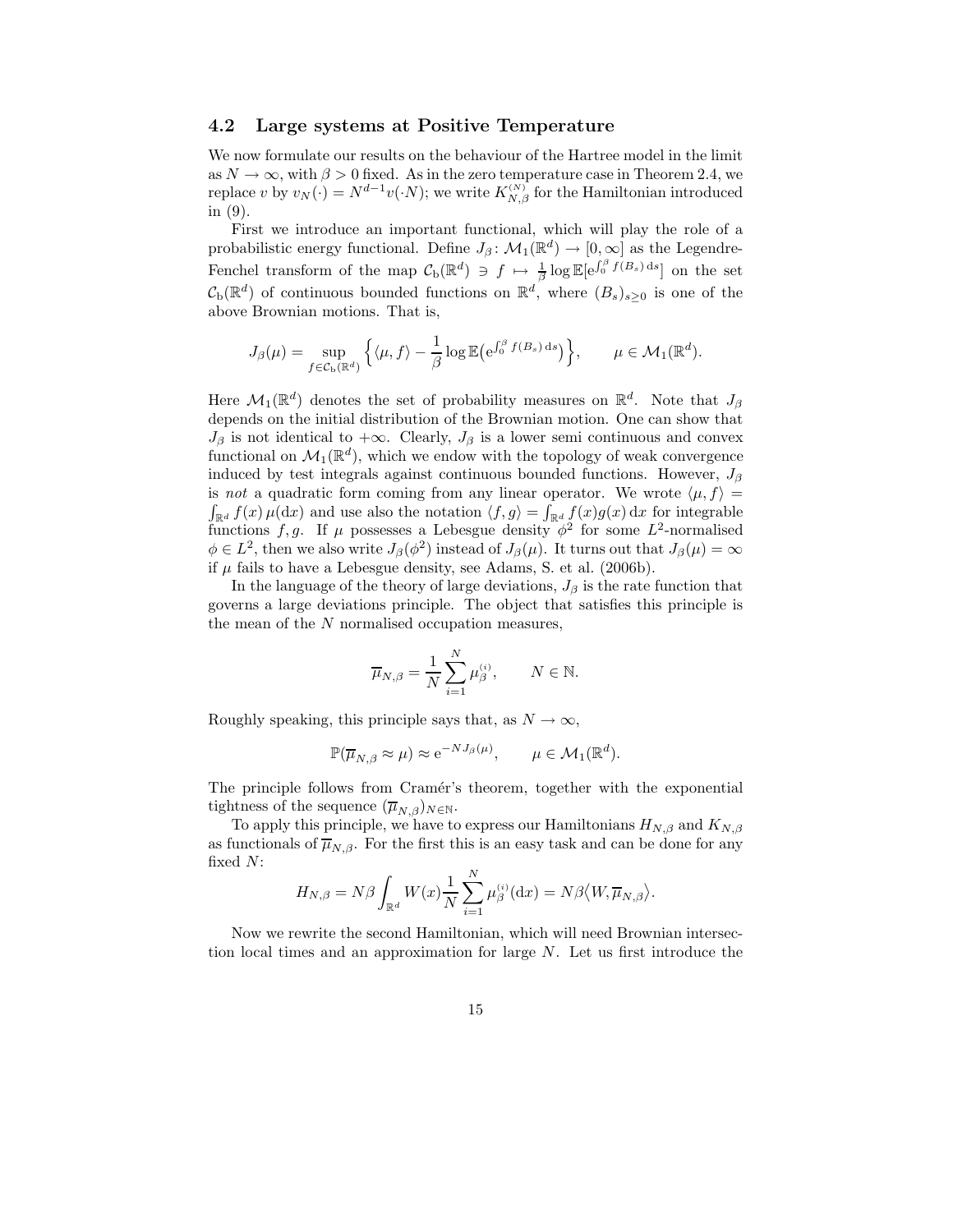intersection local times, see Geman, D. et al. (1984). For the following, we have to restrict to the case  $d \in \{2, 3\}.$ 

Fix  $1 \leq i < j \leq N$  and consider the process  $B^{(i)} - B^{(j)}$ , the so-called confluent Brownian motion of  $B^{(i)}$  and  $-B^{(j)}$ . This two-parameter process possesses a local time process, i.e., there is a random process  $(L_{\beta}^{(i,j)}(x))_{x\in\mathbb{R}^d}$  such that, for any bounded and measurable function  $f: \mathbb{R}^d \to \mathbb{R}$ ,

$$
\int_{\mathbb{R}^d} f(x) L_{\beta}^{(i,j)}(x) dx = \frac{1}{\beta^2} \int_0^{\beta} ds \int_0^{\beta} dt f(B_s^{(i)} - B_t^{(j)})
$$
  
= 
$$
\int_{\mathbb{R}^d} \int_{\mathbb{R}^d} \mu_{\beta}^{(i,j)}(dx) \mu_{\beta}^{(i,j)}(dy) f(x - y).
$$

Hence, we may rewrite  $K_{N,\beta}^{(N)}$  as follows:

$$
K_{N,\beta}^{(N)} = \beta N^{d-1} \sum_{1 \le i < j \le N} \int_{\mathbb{R}^d} v(zN) L_{\beta}^{(i,j)}(z) dz
$$
  
=  $N\beta \int_{\mathbb{R}^d} v(x) \frac{1}{N^2} \sum_{1 \le i < j \le N} L_{\beta}^{(i,j)}(\frac{1}{N}x) dx.$ 

It is known (Geman, D. et al., 1984, Th. 1) that  $(L_{\beta}^{(i,j)}(x))_{x \in \mathbb{R}^d}$  may be chosen continuously in the space variable. Furthermore, the random variable  $L_{\beta}^{(i,j)}(0) =$  $\lim_{x\to 0} L_{\beta}^{(i,j)}(x)$  is equal to the normalised total intersection local time of the two motions  $B^{(i)}$  and  $B^{(j)}$  up to time  $\beta$ . Formally,

$$
L_{\beta}^{(i,j)}(0) = \frac{1}{\beta^2} \int_A dx \int_0^{\beta} ds \frac{\mathbb{1}\{B_s^{(i)} \in dx\}}{dx} \int_0^{\beta} dt \frac{\mathbb{1}\{B_t^{(j)} \in dx\}}{dx}
$$
  
= 
$$
\int_A dx \frac{\mu_{\beta}^{(i)}(dx)}{dx} \frac{\mu_{\beta}^{(j)}(dx)}{dx},
$$

Using the continuity of  $L_{\beta}^{(i,j)}$ , we approximate

$$
K_{N,\beta}^{(N)} \approx N\beta 4\pi \alpha(v) \frac{2}{N^2} \sum_{1 \le i < j \le N} L_{\beta}^{(i,j)}(0) \approx N\beta 4\pi \alpha(v) \left\langle \frac{1}{N} \sum_{i=1}^N \mu_{\beta}^{(i)}, \frac{1}{N} \sum_{i=1}^N \mu_{\beta}^{(i)} \right\rangle
$$
  
=  $N\beta 4\pi \alpha(v) \left\| \frac{d\overline{\mu}_{N,\beta}}{dx} \right\|_2^2$ .

where we conceive  $\mu_{\beta}^{(i)}$  as densities.

Hence, using Varadhan's lemma and ignoring the missing continuity of the map  $\mu \mapsto \|\frac{d\mu}{dx}\|_2^2$ , this heuristic explanation is finished by

$$
\mathbb{E}\Big(e^{-H_{N,\beta}-K_{N,\beta}^{(N)}}e^{N\langle f,\overline{\mu}_{N,\beta}\rangle}\Big)
$$
  
\$\approx \mathbb{E}\Big(\exp\Big\{-N\beta\Big[\langle W-f,\overline{\mu}\_{N,\beta}\rangle-4\pi\alpha(v)\left\|\frac{\mathrm{d}\overline{\mu}\_{N,\beta}}{\mathrm{d}x}\right\|\_2^2\Big]\Big\}\Big)\$  
\$\approx e^{-N\beta\chi\_{\alpha(v)}^{(\otimes)}(f)},\$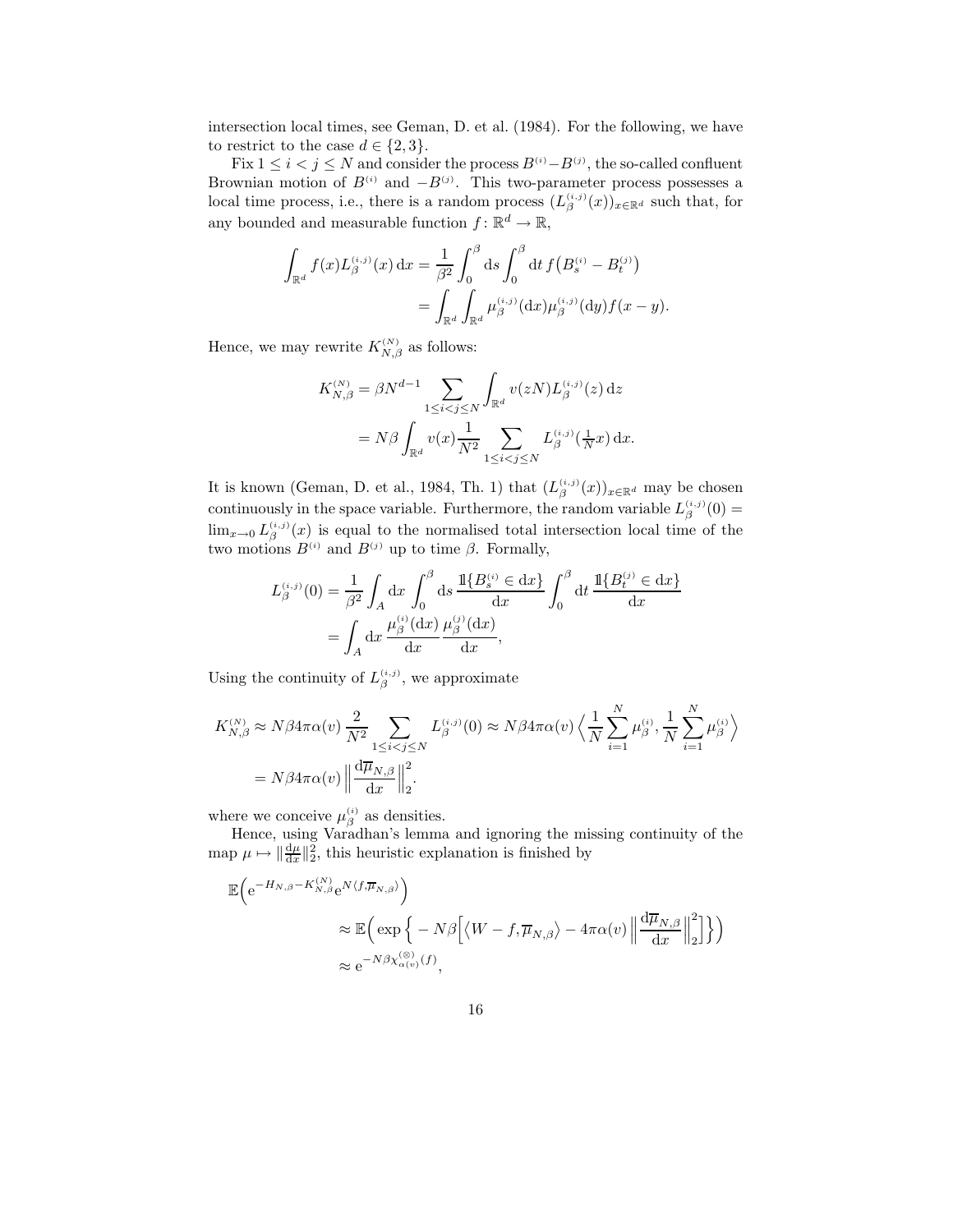where

$$
\chi_{\alpha}^{(\otimes)}(\beta) = \inf_{\phi \in L^2(\mathbb{R}^d) \colon \|\phi\|_2 = 1} \left\{ J_\beta(\phi^2) + \langle W, \phi^2 \rangle + 4\pi\alpha \, \|\phi\|_4^4 \right\}.
$$
 (11)

Here we substituted  $\phi^2(x) dx = \mu(dx)$ , we may restrict the infimum over probability measures to the set of their Lebesgue densities  $\phi^2$ .

Let us now give the precise formulation of our results.

Theorem 4.4 (Many-particle limit for the Hartree model) Assume that  $d \in \{2,3\}$  and let W and v satisfy Assumptions (W) and (v), respectively. Introduce

$$
\alpha(v) := \int_{\mathbb{R}^d} v(|y|) \, \mathrm{d}y < \infty.
$$

Fix  $\beta > 0$ . Then, as  $N \to \infty$ , the mean  $\overline{\mu}_{N,\beta} = \frac{1}{N} \sum_{i=1}^{N} \mu_{\beta}^{(i)}$  of the normalised occupation measures satisfies a large deviation principle on  $\mathcal{M}_1(\mathbb{R}^d)$  under the measure with density  $e^{-H_{N,\beta}-K_{N,\beta}^{(N)}}$  with speed  $N\beta$  and rate function

$$
I_{\beta}^{(\otimes)}(\mu) = \begin{cases} J_{\beta}(\phi^2) + \langle W, \phi^2 \rangle + \frac{1}{2}\alpha(v) ||\phi||_4^4 & \text{if } \phi^2 = \frac{d\mu}{dx} \text{ exists,} \\ \infty & \text{otherwise.} \end{cases}
$$

The level sets  $\{\mu \in \mathcal{M}_1(\mathbb{R}^d) : I_{\beta}^{(\otimes)}(\mu) \le c\}, c \in \mathbb{R}, \text{ are compact.}$ 

Lemma 4.5 (Analysis of  $\chi_{\alpha}^{(\otimes)}(\beta)$ ) Fix  $\beta > 0$  and  $\alpha > 0$ .

- (i) There exists a unique  $L^2$ -normalised minimiser  $\phi_* \in L^2(\mathbb{R}^d) \cap L^4(\mathbb{R}^d)$  of the right hand side of  $(11)$ .
- (ii) For any neighbourhood  $\mathcal{N} \subset L^2(\mathbb{R}^d) \cap L^4(\mathbb{R}^d)$  of  $\phi_*$ ,

$$
\inf_{\phi \in L^2(\mathbb{R}^d) \,:\, \|\phi\|_2 = 1, \phi \notin \mathcal{N}} \left\{ J_\beta(\phi^2) + \langle W, \phi^2 \rangle + 4\pi \alpha ||\phi||_4^4 \right\} > \chi_\alpha^{(\otimes)}(\beta).
$$

Here 'neighbourhood' refers to any of the three following topologies: weakly in  $L^2$ , weakly in  $L^4$ , and weakly in the sense of probability measures, if  $\phi$ is identified with the measure  $\phi(x)^2 dx$ .

Corollary 4.6 (Free energy for positive temperature) Let the assumptions of the previous Theorem 4.4 be satisfied. Then the specific free energy per particle is

$$
\lim_{N \to \infty} \frac{1}{-\beta N} \log \mathbb{E} \big( e^{-H_{N,\beta} - K_{N,\beta}^{(N)}} \big) = \chi_{\alpha(v)}^{(\otimes)}(\beta).
$$

# References

Adams, S. (2007a). Interacting Brownian bridges and probabilistic interpretation of Bose-Einstein condensation. Habilitation thesis, University Leipzig.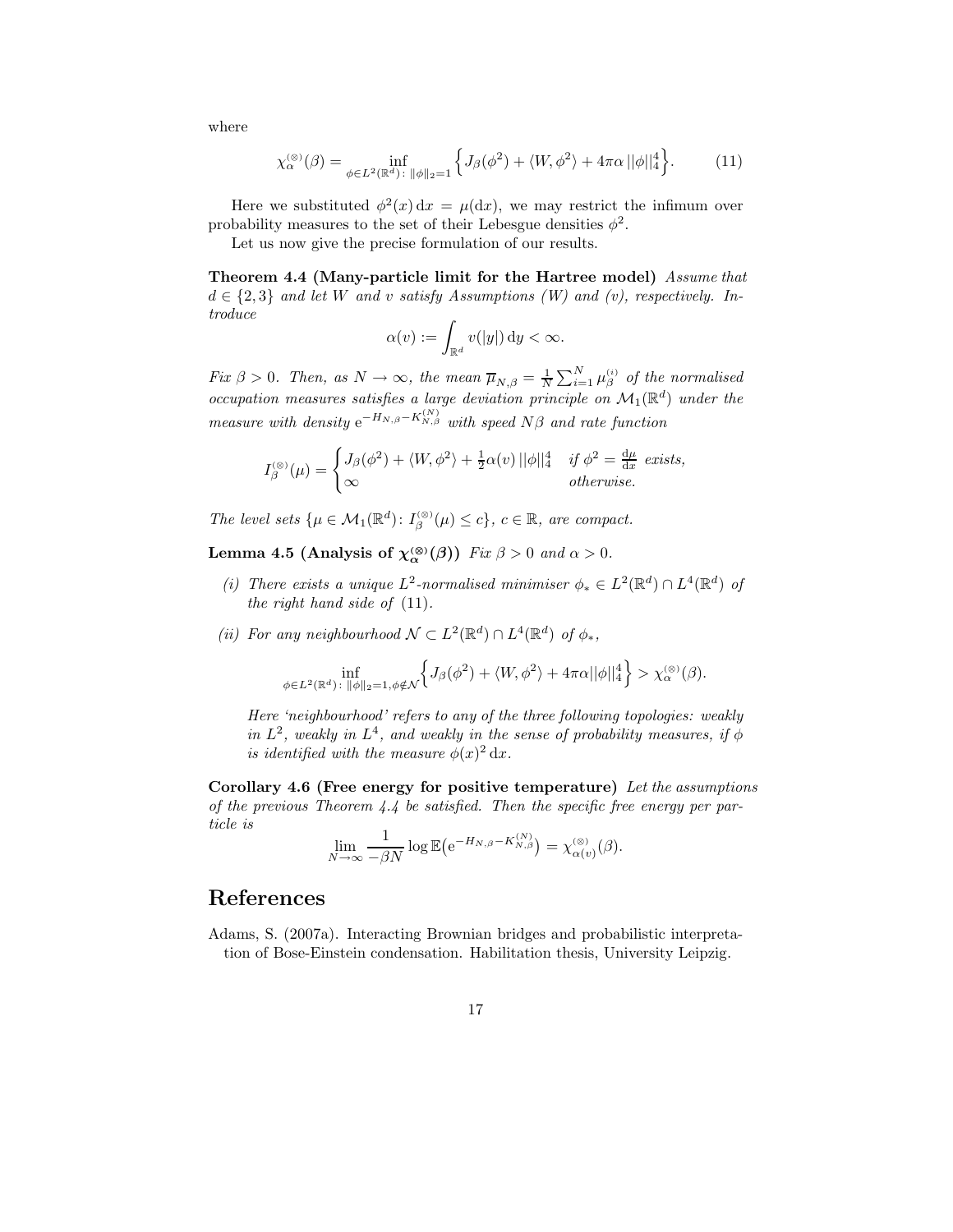- Adams, S. (2007b). Large deviations for empirical measures in cycles of integer partitions and their relation to boson symmetrisation.
- Adams, S. (2007c). Large deviations for empirical path measures in cycles of integer partitions. preprint arXiV:math.PR/0702052v2.
- Adams, S. (2007d). Large deviations for shape measures of integer partitions under non-uniform distribution. in preparation.
- Adams, S. and Bru, J.-B. (2004a). Critical Analysis of the Bogoliubov Theory of Superfluidity. Physica A 332, 60–78.
- Adams, S. and Bru, J.-B. (2004b). Exact solution of the AVZ-Hamiltonian in the grand-canonical ensemble. Ann. Henri Poincaré  $5, 405-434$ .
- Adams, S. and Bru, J.-B. (2004c). A New Microscopic Theory of Superfluidity at all Temperatures. Ann. Henri Poincaré 5, 435-476.
- Adams, S., Bru, J.-B., and König, W. (2006a). Large deviations for trapped interacting Brownian particles and paths. Ann. Probab.  $34(4)$ , 1340–1422.
- Adams, S., Bru, J.-B., and König, W. (2006b). Large systems of path-repellent Brownian motions in a trap at positive temperature. Electronic Journal of Probability 11, 460–485.
- Adams, S., Collevecchio, A., and König, W. (2007). A variational formula for the free energy of non-dilute many-particle systems. in preparation.
- Adams, S. and Dorlas, T. (2007a). Asymptotic Feynman-Kac formulae for large symmetrised systems of random walks. Annales de l'institut Henri Poincaré  $(B)$  Probabilités et Statistiques. in press, preprint arXiV:math-ph/0610026.
- Adams, S. and Dorlas, T. (2007b). C<sup>∗</sup> -algebraic approach to the Bose-Hubbard model. preprint math-ph arXiv: 0708.0518v.
- Adams, S., Georgii, H.O., and Kotecký, R. (2007). Gibbs measures for random permutations. in preparation.
- Adams, S. and König, W. (2007). Large deviations for many Brownian bridges with symmetrised initial-terminal condition. Prob. Theory Relat. Fields. accepted for publication, preprint arXiV:math.PR/0603702.
- Anderson, M.H., Ensher, J.R., Matthews, M.R., Wieman, C.E., and Cornell, E.A. (1995). Observation of Bose-Einstein condensation in a dilute atomic vapor. Science 269, 198–201.
- Bolthausen, E., Deuschel, J.D., and Schmock, U. (1993). Convergence of path measures arising from a mean field or polaron type interaction. Probab. Theory Related Fields 95, 283–310.
- Bose, S. (1924). Zeitschrift für Physik 26, 178.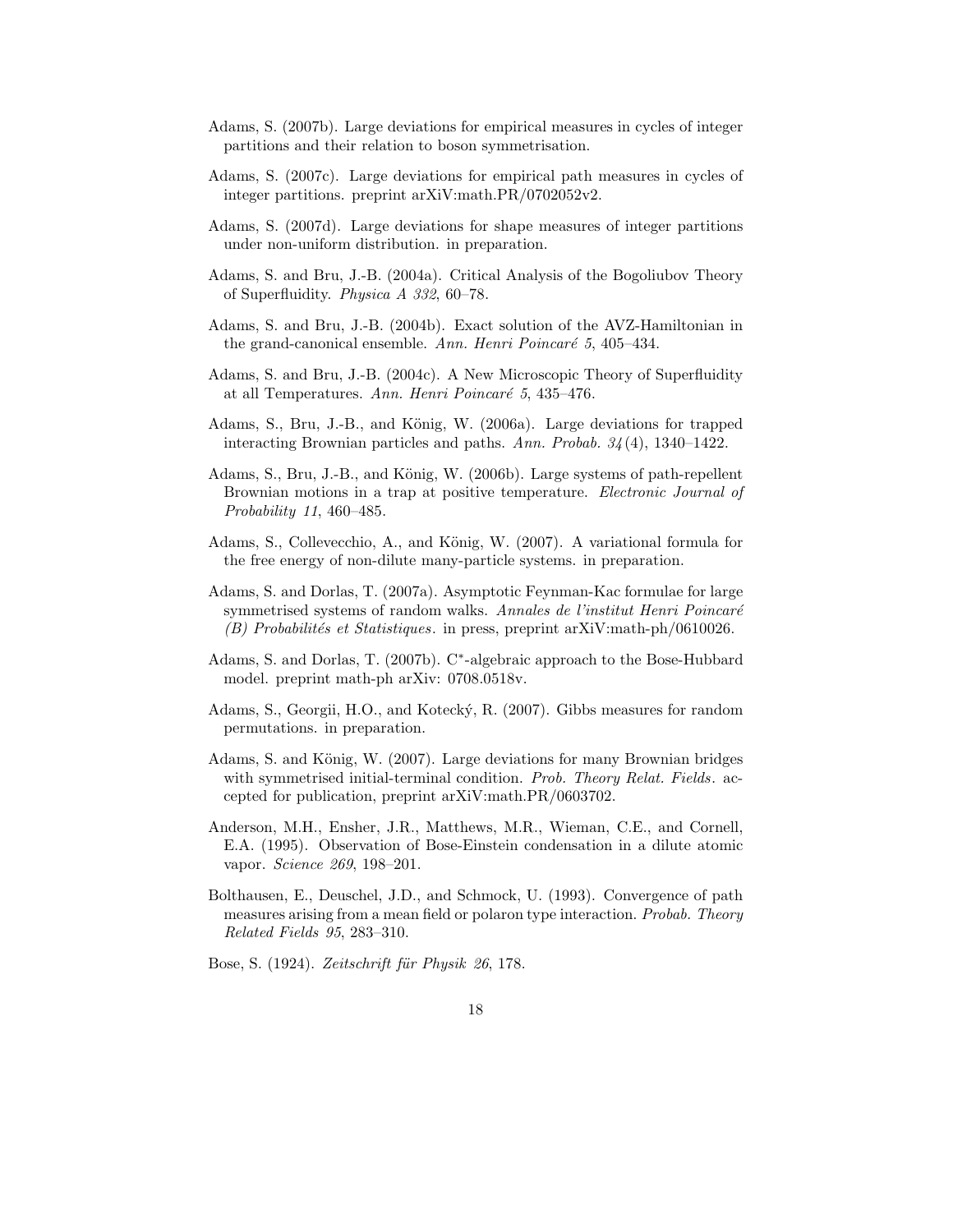- Bradley, C.C., Sackett, C.A., Tollet, J.J., and Hulet, R.G. (1995). Evidence of Bose-Einstein condensation in an atomic gas with attractive interactions. Phys. Rev. Lett. 75, 1687–1690.
- Dalfovo, F., Giorgini, S., Pitaevskii, L.P., and Stringari, S. (1999). Theory of Bose-Einstein condensation in trapped gases. Rev. Mod. Phys. 71:3, 463–512.
- Davis, K.B., Mewes, M.O., Andrews, M.R., van Druten, N.J., Durfee, D.S., Kurn, D.M., and Ketterle, W. (1995). Bose-Einstein condensation in a gas of sodium atoms. Phys. Rev. Lett. 75(22), 3969–3973.
- Dickhoff, W.H. and Van Neck, D. (2005). Many-Body Theory Exposed. World Scientific, Singapore.
- Donsker, M.D. and Varadhan, S.R.S. (1983). Asymptotics for the polaron. Comm. Pure Appl. Math. 36:4, 505–528.
- Einstein, A. (1925). Sitzber. Kgl. Preuss. Akad. Wiss. 3.
- Fetter, A.L. and Walecka, J.D. (1971). Quantum Theory of Many Particle Systems. McGraw-Hill, New York.
- Feynman, R. (1953). Atomic theory of the  $\lambda$  transition in Helium. Phys. Rev. 91, 1291–1301.
- Feynman, R. (1955). Progress in Low Temperature Physics, Vol. I., pp. 17. Niorth Holland Amsterdam.
- Geman, D., Horowitz, J., and Rosen, J. (1984). A local time analysis of intersection of Brownian paths in the plane. Ann. Probab. 12:1, 86–1070.
- Ginibre, J. (1970). Some Applications of Functional Integration in Statistical Mechanics and Field Theory. Gordon and Breach Science Publ., New York.
- Gross, E. (1961). Structure of a quantized vortex in boson systems. Nuovo Cimento 20, 454–477.
- Gross, E. (1963). Hydrodynamics of a superfluid condensate. J. Math. Phys. 4:2, 195–207.
- Landau, L. (1941). The theory of superfluidity of Helium II. J. Phys. USSR 5. 71.
- Landau, L.D. and Lifshitz, E.M. (1951). Statisticheskai Fizika. Fizatgiz Moscow.
- Lieb, E.H. and Seiringer, R. (2002). Proof of Bose-Einstein condensation for dilute trapped gases. Phys. Rev. Lett.  $88:17$ , 170409-1-4.
- Lieb, E.H., Seiringer, R., and Yngvason, J. (2000a). Bosons in a trap: A rigorous derivation of the Gross-Pitaevskii energy functional. Phys. Rev. A 61, 043602– 1–13.